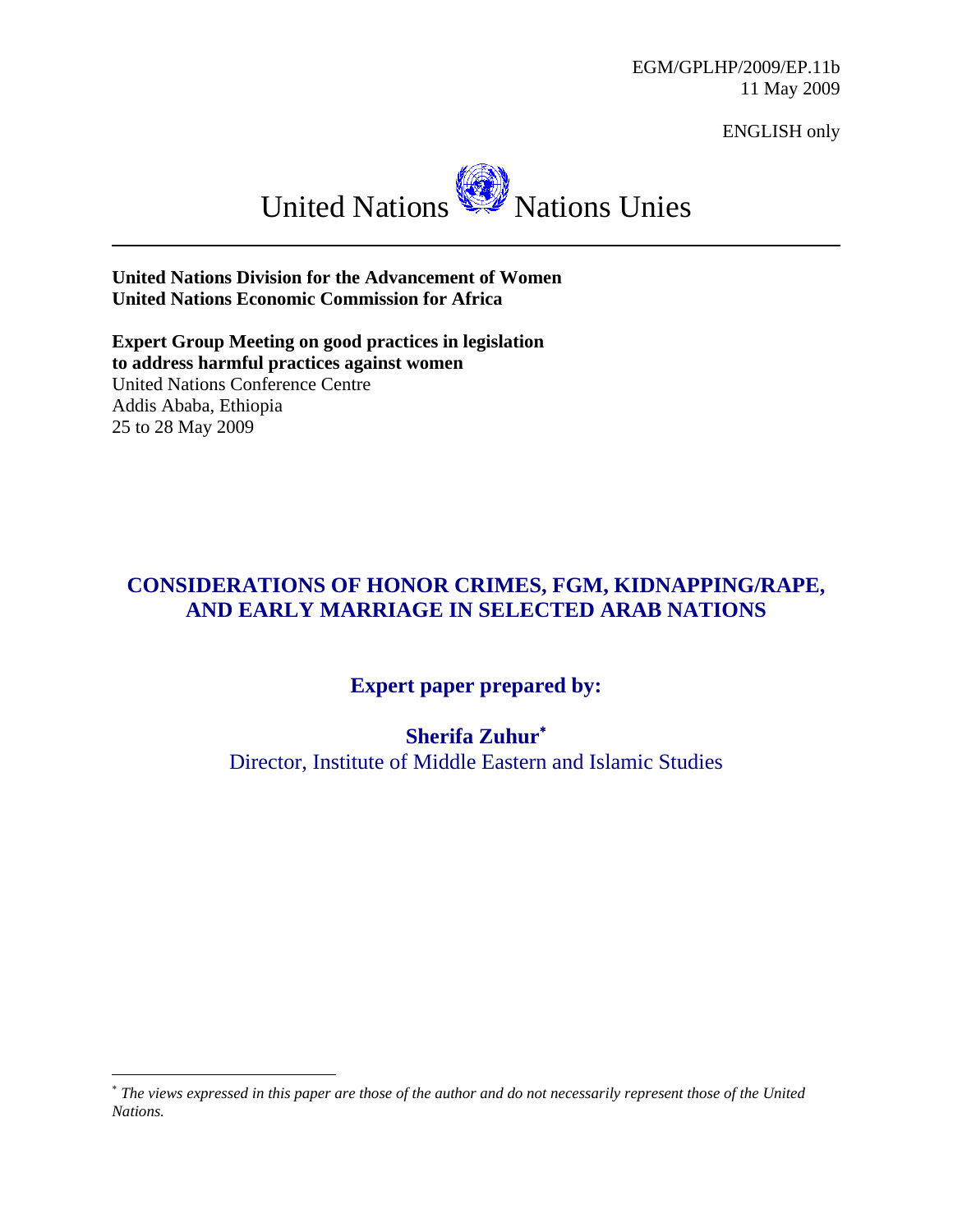Gender based violence is widespread in Arab nations today. Efforts have been made to alter laws, or introduce new legislation, and in particular, recent campaigns have targeted FGM in Egypt, with far more support from the government than ever before. At present, as practices such as FGM and honor crimes have already been the subject of major campaigns to introduce new legislation, the latest focus has been on strengthening measures and introducing new laws or legal bills to address family violence which includes both honor crimes, and spousal and other family violence towards women in Egypt, Lebanon, and to some degree in the Palestinian Authority and Jordan. It is the *de facto* situation of honor crimes, FGM, early and nonconsensual marriage that we should consider in certain countries and the *de jure* and *de facto* circumstances in others, for instance, in Iraq and in Yemen and Saudi Arabia.

**Current Reforms**: Many reforms did in fact result from concerted pressure from activist campaigns and also in response to CEDAW. However, some advents in law are coming about due to the effect of media coverage that has expanded with the use of 'unofficial media' – the use of the internet, You-tube, and cellular phone cameras. Conservatives and others allege that campaigns to change laws and practices are the result of Western intervention, and this is one aspect of resistance to changes which alter basic understandings of *shari`ah* (Islamic law) or cultural interpretations of male authority over women.

\*There have already been campaigns to alter two types of penal code articles: 1) some (but not all) of those that provide an exemption or reduction of penalty to male family members who kill their female relatives, or wives under "provocation" or in crimes of honor (reformed in Lebanon, partially reformed in Jordan, not reformed in the PNA or Iraq, Yemen or Saudi Arabia a 2) articles which absolve the penalty to rapists or kidnapper/rapists if they marry their victims. (reformed in Egypt, in Lebanon, but not in Iraq and the PNA).

\*In Egypt, an important amendment to the Child Law was put in place in summer 2008 after a great deal of debate and numerous changes, and now a) the age of marriage has been raised for women to 18 and b) FGM has been outlawed, and stricter punishments are supposed to be levied against medical or other practitioners in addition to other changes in the law (ending corporal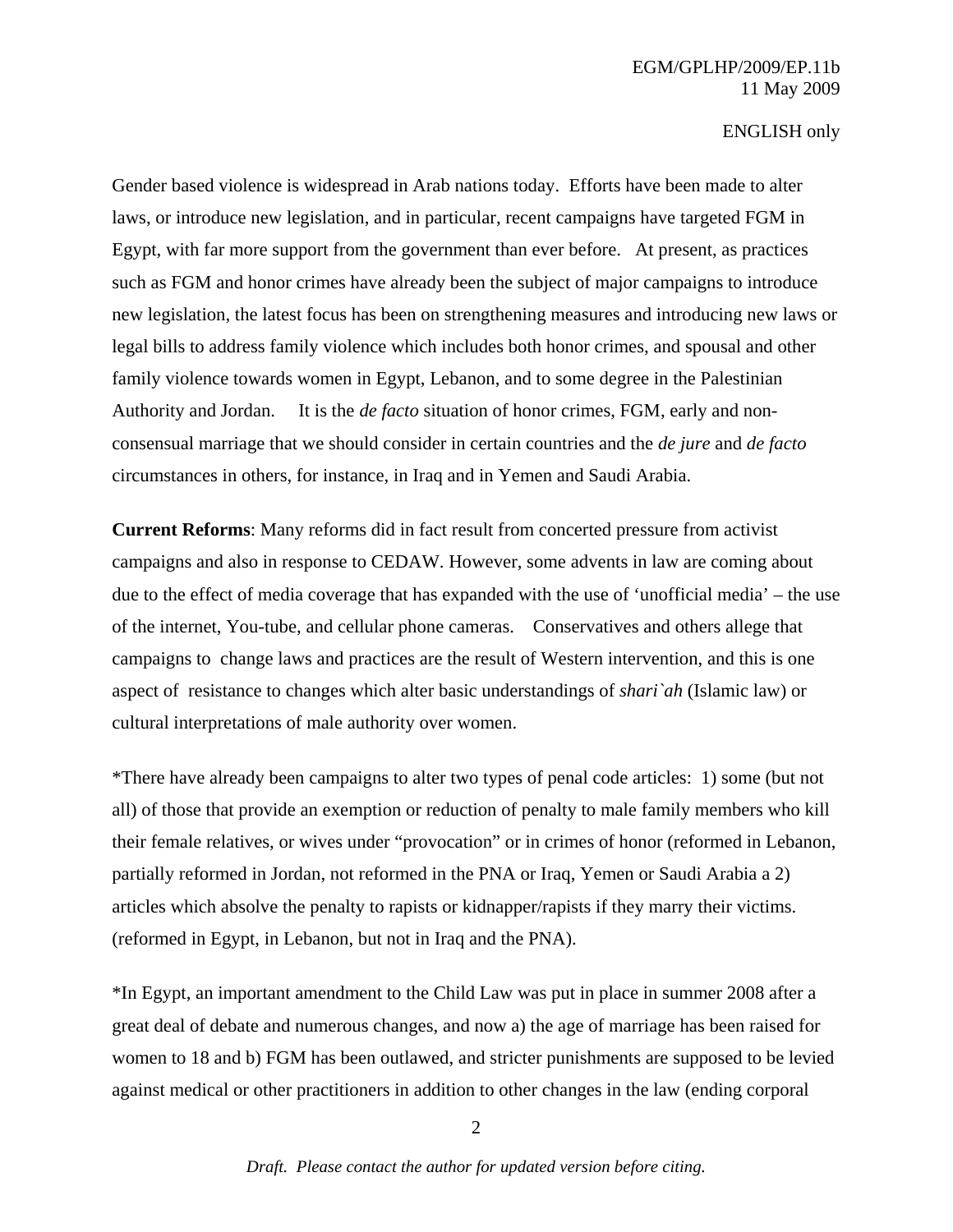punishment, registering of children born to irregular marriages or who are illegitimate). This has been accompanied by support by the government, statements by major religious leaders like the Shaykh al-Azhar and spokesman for Pope Shenouda. NGOS have used the opportunity to carry out attitudinal studies, showing that more women intend to not circumcise their daughters, but not all are convinced. Except for one case, no parents have been charged under the new law with enacting FGM, and we do not know for certain whether FGM is decreasing.

\*Yemen instituted a Ministry of Health edict against FGM in 2001, following a 2000 study showing high incidences, however this has had little effect. FGM is accompanied in Yemen with a traditional procedure that impacts babies. Unicef introduced a campaign against FGM 2008 (Arrabyee, June 27, 2008) and many other possible programs were being discussed within the government in 2008 (Reuters, 2008) however, the issue is taboo and the frequency is denied, and Yemen's marked tribal and political divisions, and various Islamist forces make this a difficult project.

Saudi Arabia has not taken actions against FGM and there is no official admission of a problem, despite an important study of more than 200 women (nor has Jordan). Just as in earlier years in Egypt and Sudan, FGM I was considered "Islamic," here too the severity of the practice is denied. In Iraq, the discovery of a significantly high practice of FGM in Kurdistan has been met with cooperation and concern by the local government, but no new legislation.

\*In Iraq, the kidnapping/rape and enforced marriage issues are particularly problematic as are honor crimes, in part due to the chaos of six years of fighting, and relinquishing of responsibility for these issues by police. Violence against women extends to the Iraqi refugee communities in Syria and Jordan.

\*Early marriage has received attention in Saudi Arabia this year and the government says it is considering a law against marriage under age 18. Other cases have been exposed in Yemen, in which fathers have sold their daughters to older men. Similar situations are taking place in Egypt, even with the reform of the child law, and one reason is the availability of informal marriage to be explained below. In general, the degree to which arranged marriage is forced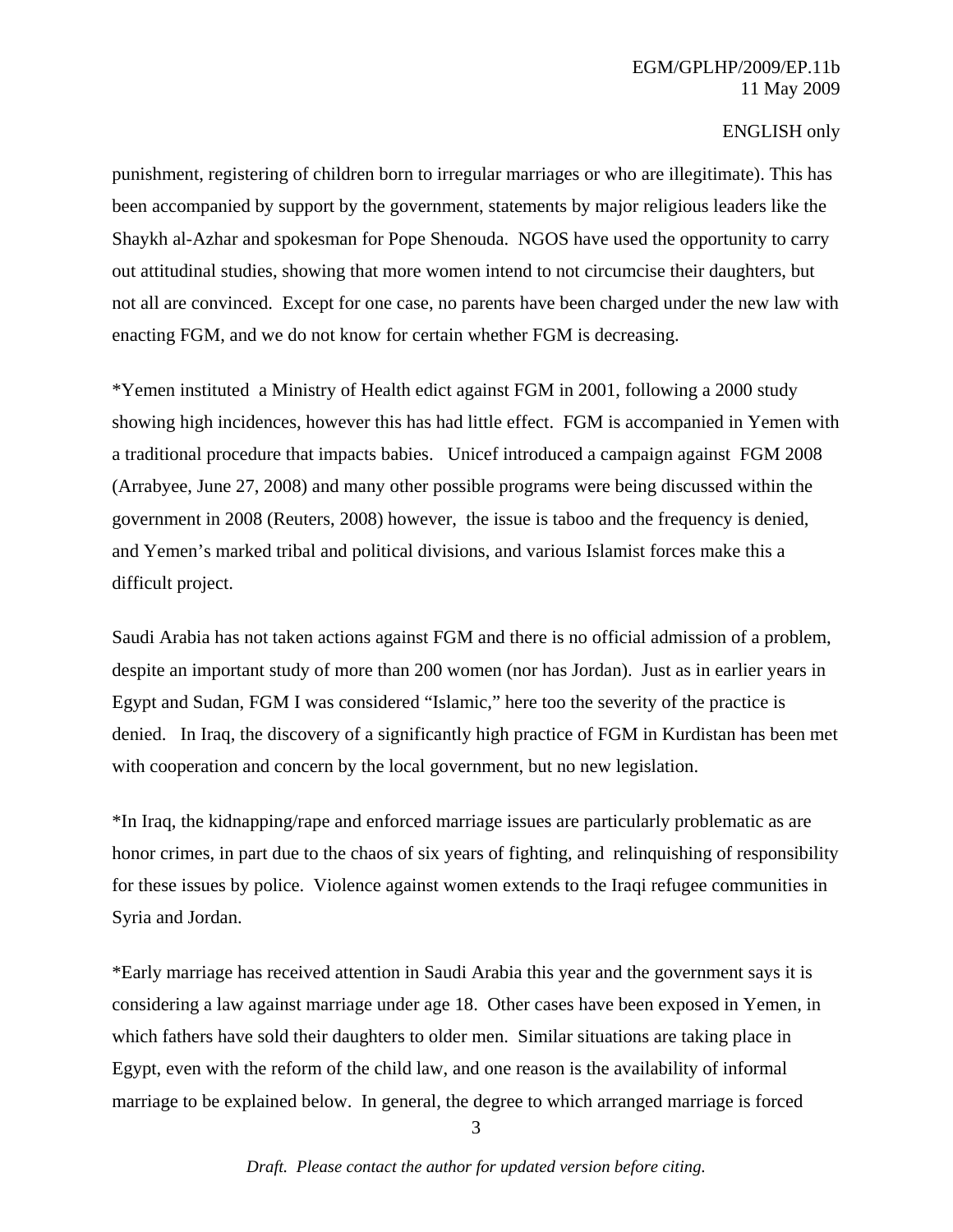## EGM/GPLHP/2009/EP.11b 11 May 2009

### ENGLISH only

marriage is not being challenged and this is pervasive in all countries discussed, and also involves laws affecting kidnapping/rape.

\*Saudi Arabia and some other countries' insistence on separation of the sexes leads to other violations of women's rights. There is ongoing discussion about how to address judicial positions seen externally as being very harsh; thus far, intervention from the King impacted one case i.e. the "Girl from Qatif" who was not the victim of an honor crime, but was raped, and yet sentenced to lashing and prison for being in mixed company – she had gone to retrieve a photo from a man she had a telephone relationship with who had threatened her into giving him a photograph. Now engaged, she wanted the photo back; he convinced her to come to his car, then she was gang-raped. She gave a detailed interview to Human Rights Watch, some published in *Sayidati* in Arabic. Her sentence was increased and her lawyer was punished for drawing media attention, until finally, the King intervened. In this instance the Minister of Justice now proposing a child marriage law defended the sentence against the Girl from Qatif because she was "indecently dressed," disappeared "for a time"[while abducted] with the man, and did not reveal details to the authorities for 3 months. .Most recently a 70 year old woman was lashed for supposedly being in mixed company and charged with immorality. Domestic violence has also come into public discussion in Saudi Arabia, but there is no space to discuss that issue in this paper.

## **Honor Crimes: Background, and Potential for Legislation**.

 Honor "crimes" invariably involve murder or rarely attempted murder. They stem from the deeply-rooted social belief that male family members (in some cases, mothers and other women are involved in planning or carrying out honor crimes) should control the sexuality of or protect the reputation of women in the family, and that they may contain their movements or kill them for blemishing family honor, even when rumors or false gossip are the reason for public suspicion (Zuhur, 2005, 22-33; Abu Odeh, 1996) A pervasive background of violence against women combines with the suspicion of women's sexual reputations, thus men and women usually do not consider honor crimes to be criminal, rather they perceive the victim as a source of shame.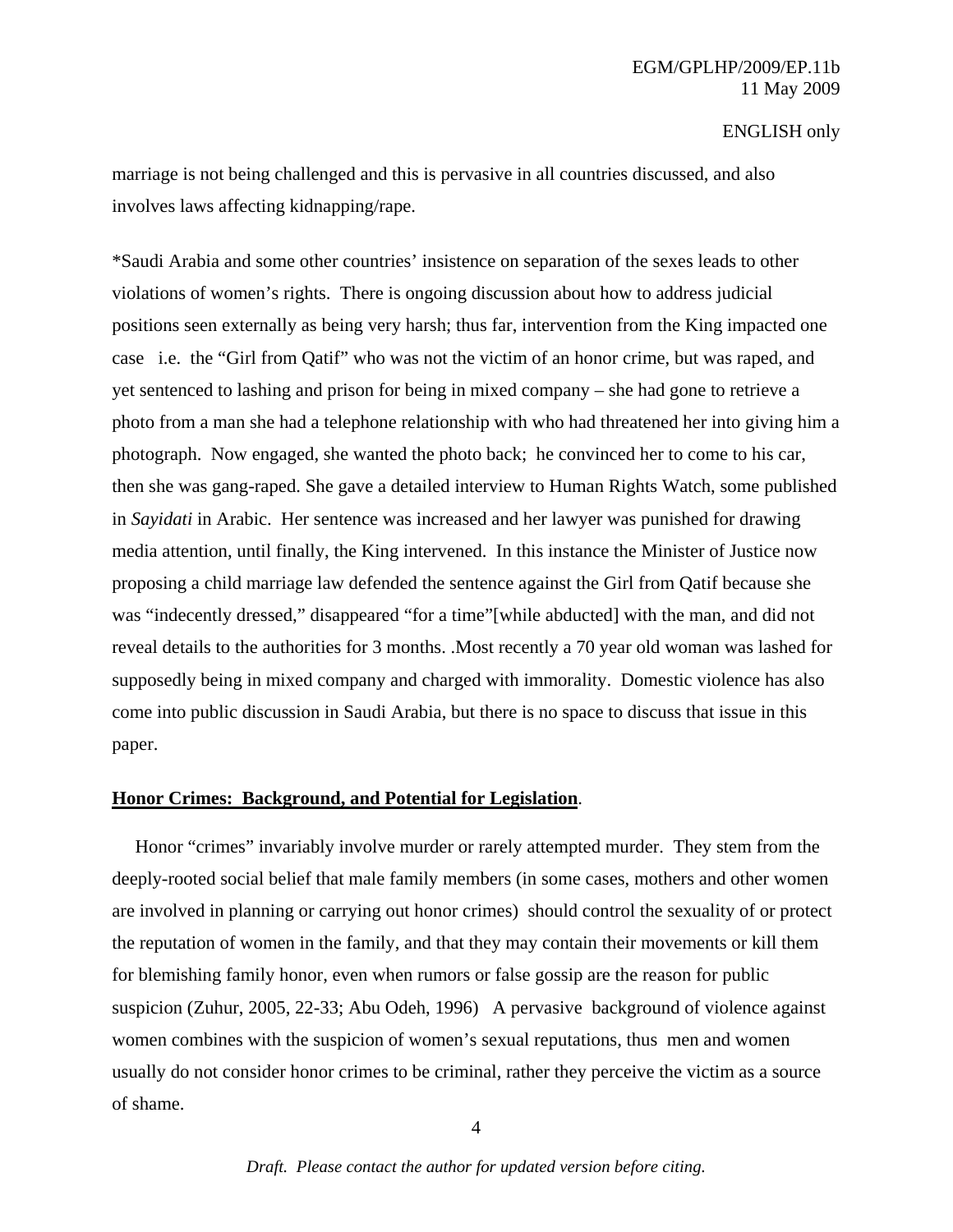In all areas discussed, honor crimes have a mixed legal origin. They go back to the values of honor encoded in tribal or customary law, `*urf*, that reinforces the ties of an individual to clan or extended family. These values are *sharaf* which applies to men and can be attained through family reputation, hospitality, generosity, chivalry, and to some degree, socioeconomic status or political power, and `*ardh* which pertains to women's chastity, virginity at first marriage and sexual virtue. Anthropologists have described the codes of honor as a dynamic pole of honor/shame.<sup>1</sup> They are further perceived within regional ideals of masculinity and femininity.

 Clan or family honor was compromised if unmarried women lost their virginity or married women were unfaithful,  $2$  especially if a woman gave birth to an illegitimate child. Honor was regained when the offending female was killed by her family. From this principle comes the underlying logic of honor crimes and also forcing or convincing a rape victim to marry her rapist, which was encoded in Ottoman law. Killings sometimes result from a thwarted cousinmarriage, as when a customary pay-off (to the cousin) has not been made, or an unresolved kidnapping/elopement (common in Lebanon, Syria, parts of Palestine and Jordan). A woman's *wali* (legal guardian), or next of male kin in a particular order of consanguinity is responsible for guarding and punishing women's sexual lapses. Premeditated selection of a murderer by family assemblies may take place.<sup>3</sup> Because modern laws give lighter sentences to juveniles, a brother may be selected to murder the girl. Also, since the introduction of stricter penalties for honor crimes are in place, it is thought that in Kurdish (northern) Iraq, the high rate of suicide among girls may on occasion, represent honor crimes – that families force their daughters to commit suicide.

 The discourse about honor crimes today does not always include the murders of married women, whether because there is a preference to highlight similarities of crimes of passion in all cultures, address domestic violence outside of religious orientation, and there is an investigative complication in that police want to ascertain "innocence" of the victim, by ascertaining virginity after death. However, whatever she has done, been forced to do, or not done, her killing is still an honor crime. Most probably, honor crimes should not be referred to as a unique category of violence against women; and murders of wives under accusations of infidelity belong in the same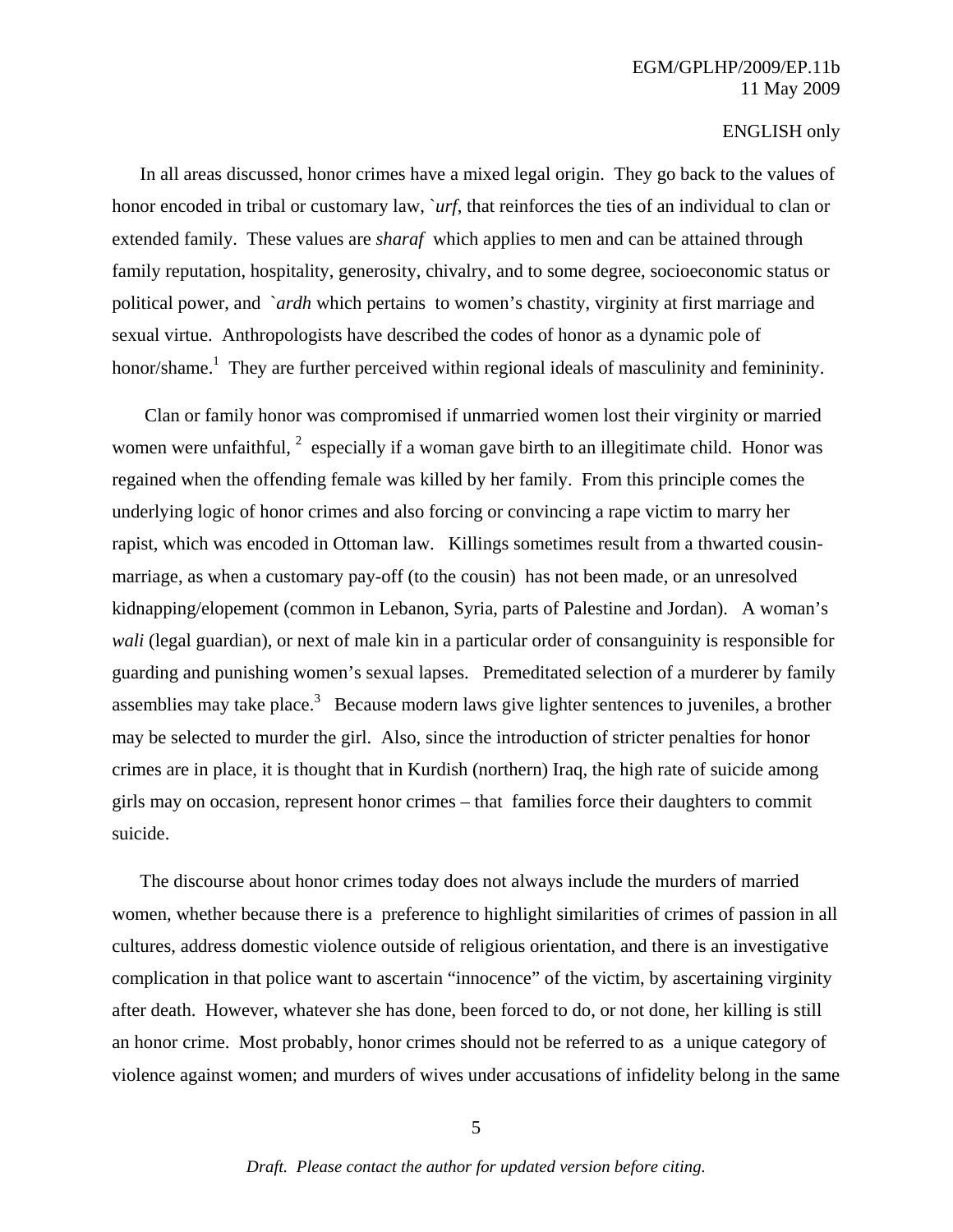legal category in that both imply ownership of the sexual behavior of women by their families. The distinction – virginity – is unfortunately why young women are valued; their marriages bring a higher price than previously married non-virgin women; so the second element is the issue of virginity and the third, the element of bride price.

 As *shari`ah* developed, the state was supposed to take on the regulatory function of the male family members. *Zina* (the crime of extra-marital sex) was illegal for men as for women; and virgin offenders were to be lashed, while married offenders (committing adultery) were to be stoned. These penalties by the way are not specified in the Qur'an but evolved through practice and with reference to the sunnah of the Prophet (s.a.w.s.) and the early Caliphs. In fact, honor crimes continued to be handled by families because of the shame associated with women's lack of virtue (anthropologists therefore refer to the honor/shame dynamic). Numerous Muslim authorities have stated that honor crimes are "not Islamic" or "cannot be blamed on Islam." Here they are indicating, within their own discourse, three points: 1) *shari'ah* itself does not authorize individuals to engage in vigilante activities, it should be up to a qualified Islamic authority to determine whether or not *zina* was committed 2) they are alluding to the basic principles of determining fiqh, Islamic jurisprudence in which all actions are described as licit in Islam ("Islamic"), or forbidden, neutral, reprehensible, or recommended 3) they may, along with others opposed to honor crimes, objecting to the way that Muslim practices are treated as exotic and barbaric and unlike other forms of violence against women. This is borne out, in instances where Christian families also commit honor crimes.

 However, Islamic law is unfortunately "involved" in honor crimes, and families are not punished for committing them under Islamic law; moreover, the distinction between crimes in the private and public spheres is just as problematic in the Islamic legal view as in a Western one, or a civil and Eastern one. In Iran, where the *shari`ah* is supposed to guide the Penal Code: Article 630 of the Iranian Penal Code states that if a man witnesses his wife committing *zina* and knows that she is a willing participant he may kill both parties. If she has been coerced, he may kill the man. What should happen under a stricter interpretation of *shari`ah* would be that the man turns the offending man, or the man and his wife over to the state authorities. They would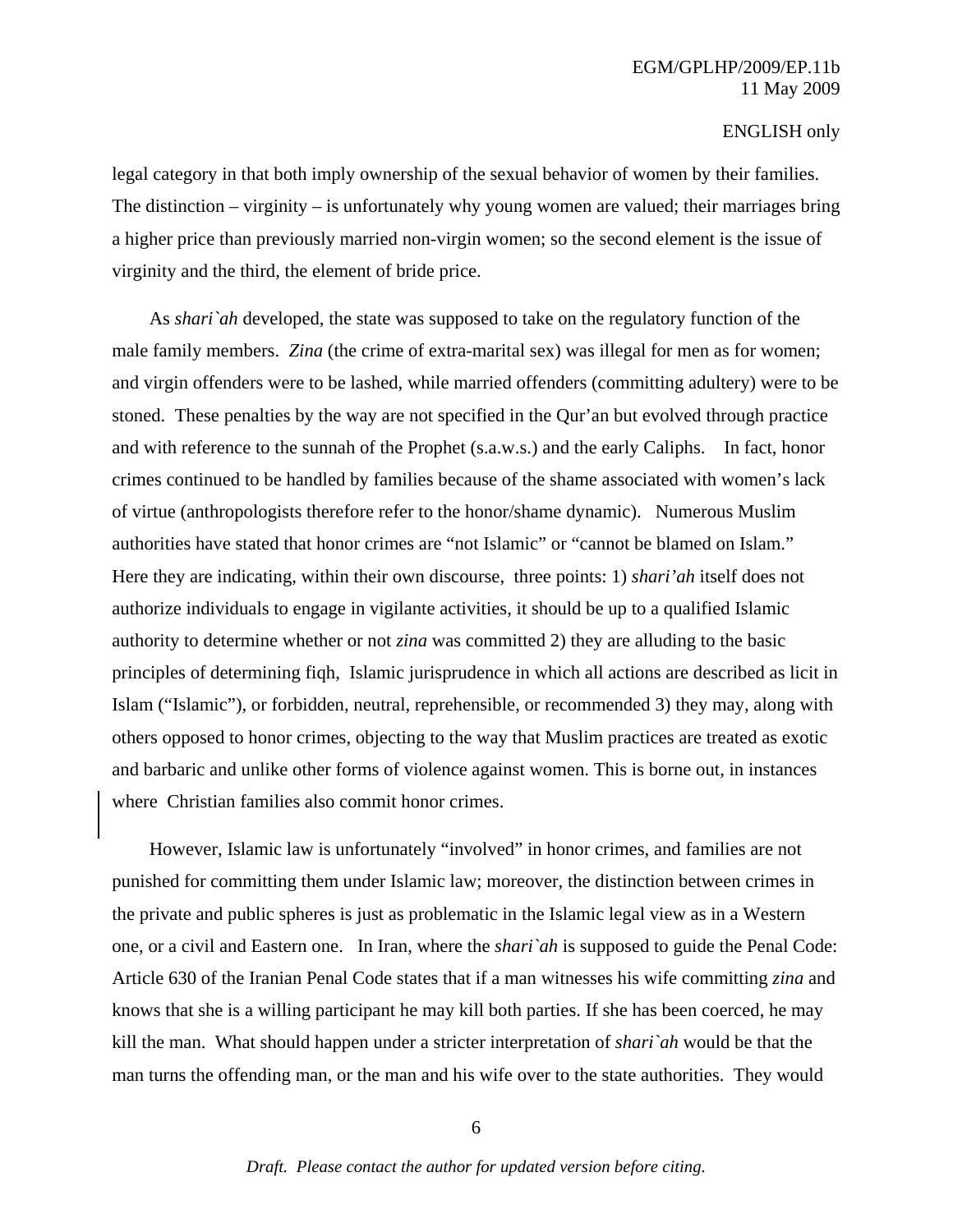invoke penalties for rape against the male and *zina*, if rape was committed. The problem is that men always argue that their victim has engaged in consensual sex, or even initiated it. if so proven, then women are lashed or stoned for *zina*, (but men should be too).4 The penalty for rape could involve the payment of a *dhiyya* to the family of the girl for the "price" of her virginity, or to her husband; however, her dishonor cannot be tolerated.

 This attitude hopefully could change, as in the case of the so-called Girl from Qatif in Saudi Arabia whose husband supported her going to court after being gang-raped; however she was sentenced to 200 lashes and six months in prison and finally the King of Saudi Arabia pardoned her.

 Civil or partially-secular laws have not appropriately penalized the practice, and indeed *some* modern penal codes may reinforce the notion that men have a "right" to punish women (and their alleged sexual partners) for improper sexual behavior. This also applies to criminal systems based on *shari`ah*. For example Article 630 of the Iranian Penal Code states that if a man witnesses his wife committing *zina* and knows that she is a willing participant he may kill both parties. If she has been coerced, he may kill the man. In Kuwait, a man who kills his wife and/or her sexual partner is eligible for a sentence reduction; men are commonly sentenced to three years or less. Legal codes frequently contain references to the inflamed emotions of males arising from the misdeeds of their womenfolk that result in murder, and allow judges to reduce or do away with sentences. In contrast, when women kill their husbands, the standards of evidence required are different, the penalties imposed may be more stringent, and there is no exemption from penalty as with men. It is worth repeating that honor crimes can and do result merely from gossip and suspicion. The specter of honor crimes serves a powerful deterrent to women, causing them to defer to family wishes, accept the social premium placed on virginity, or engage in sexual *relations* in secret and at great risk.5

Lama Abu Odeh examined the penal code articles that pertain to honor killings in Syria, Jordan, Lebanon and Egypt. In these, definitions of female relatives first derive from the Ottoman Penal Code of 1858 which has two relevant clauses. The first is based on *shari`ah* in that it classifies women as being the *muharam* of the male (female relatives so closely related to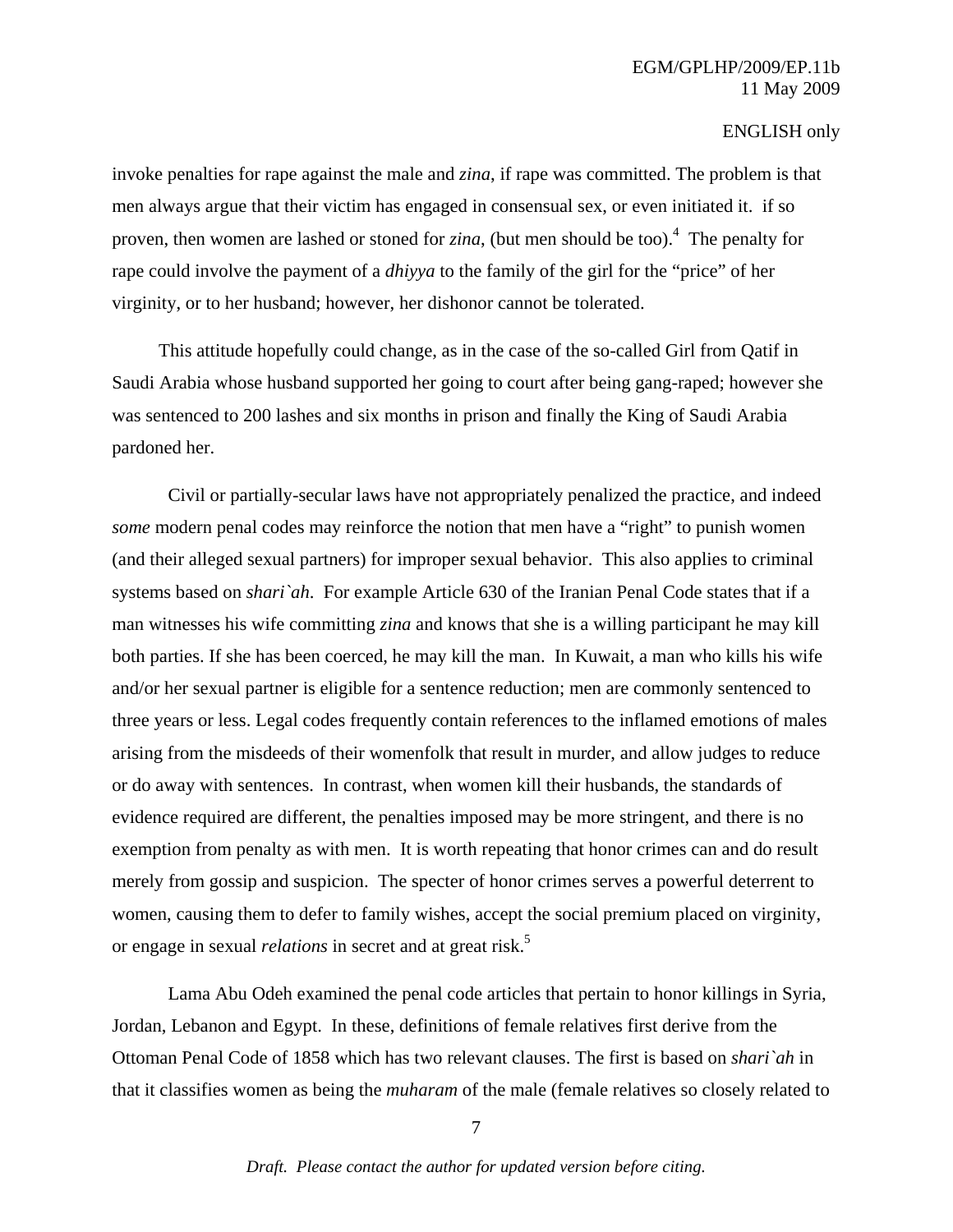him that he is forbidden from marrying them [unlawful] and whose sexual behavior he must control). (However the fact that it offers him an exemption if he murders or injures them cannot be said to be "Islamic" in spirit, and stems from `*urf.*) "He who catches his wife or one of his (female) unlawfuls<sup>6</sup> committing adultery with another in an unlawful bed, and kills, wounds, or injures one or both of them is exempt from penalty."<sup>7</sup>

The second clause derives from the French Penal Code of 1812 and specifies that a reduction of penalty may occur if a man kills a female relative he finds in *'questionable* or compromising circumstances*'* (*attitude équivoque*).8 'Provocation' due to a woman's sexual attitude or "suspicious behavior" (i.e. being alone with a man) provides a defense similar to that of "diminished capacity" as it is used in Western law (as in exemptions concerning crimes of passion in many of the American state laws).

Abu Odeh considers the shift in legal definition of some types of murder from *'honor crimes'* to "crimes of passion" to be a modernization that illustrates the transfer of authority over a woman from an entire family or clan to the husband. For our purposes, some types of crimes such as killing a woman found not to be a virgin on her wedding night, or the killing of a wife thought to be, or actually engaged in adultery, is to all intents and purposes treated similarly under the law – the killer is given a reduction or exemption of sentence, and so, should probably be included in the category of honor crimes.

Honor crimes have become more frequent in some countries like Yemen. $9$  Pakistan,  $10$ Kurdistan, and Iraq. It was hoped that new legislation would impact honor crimes in Lebanon and in Egypt but it is difficult to tell if that is the case; in Lebanon even with the reform to the legislation that was to stiffen penalties against honor crimes, they were estimated at about one honor killing a month, in 2001<sup>11</sup> and currently at two to three a month. They are linked to the issue of kidnapping-rape in some cases. In Jordan, sources estimate from 15-30 honor crimes per year, but these are only cases of bodies actually discovered, or with admissions or supporting forensics, as the cause of death may be inaccurately reported "falling down a well," for example, Typically, short sentences were served, if any – seven and a half months was the average sentence served in Jordan<sup>12</sup> prior to the incomplete reform mentioned above. Large numbers of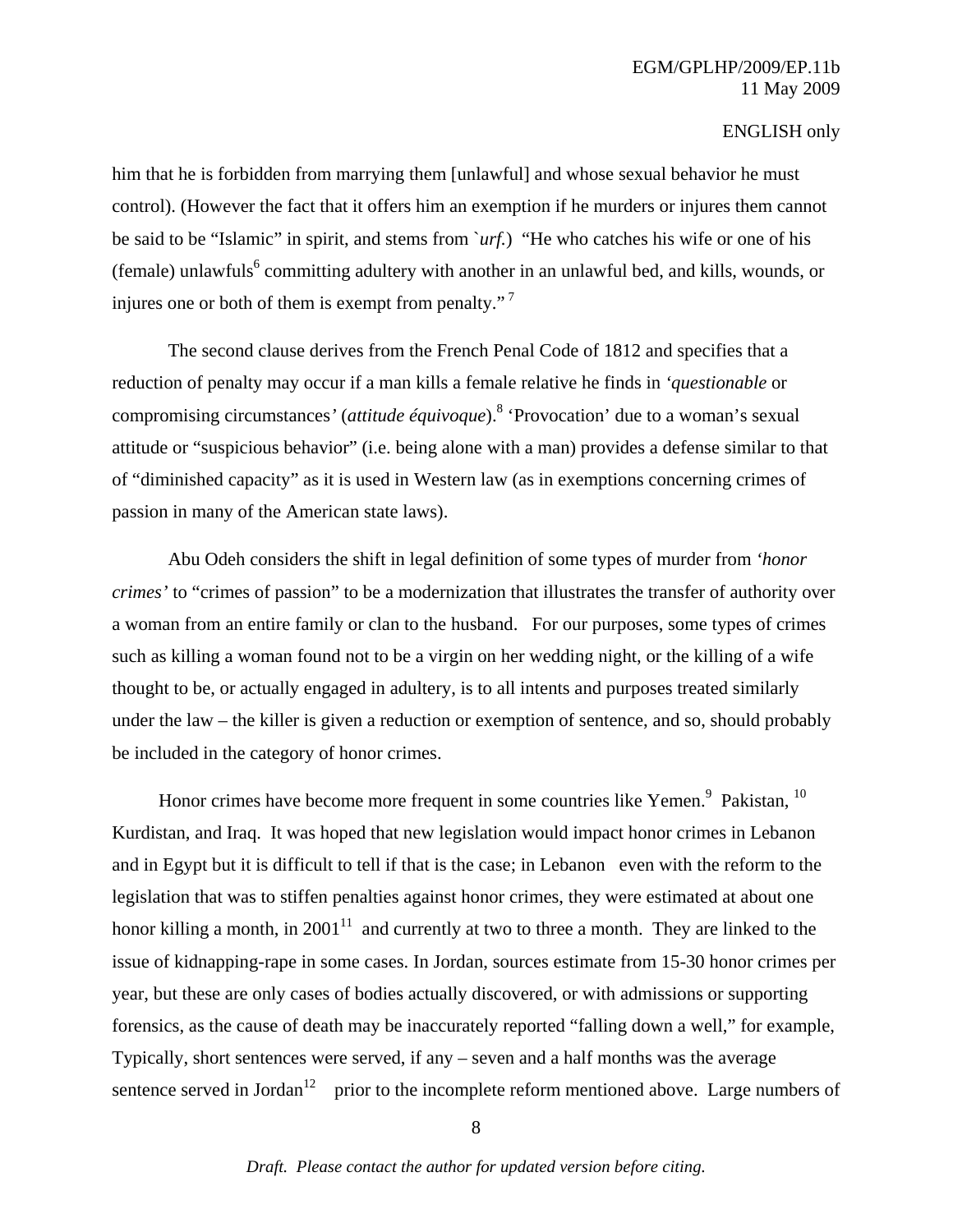women's deaths by battering (or other forms of murder) are due to jealousy, or committed by family members – this combining "honor crimes' with domestic or family violence. Minors may be delegated to kill their relatives since sentencing may be lighter, and they may be released upon majority. $^{13}$ 

 Another reason for honor crimes is incest and sexual abuse in the family, a taboo subject as we might expect and one that requires special legal handling. Whereas in popular discourse, sexual abuse and incest is NOT a part of Muslim or Arab culture, in fact it goes on and has for decades. Afaf Kanafani wrote about abuse by her own father in her autobiography<sup>14</sup>, which caused some to discourage her from publishing it in Arabic. Under the laws of the West Bank (which come from Jordan) only a child's legal guardian, considered her father, can file on incest charges (Shalhoub-Kevorkian, 1999); however it is often fathers, brothers, step-brothers and uncles who abuse female children and girls, who must then be protected.

 Not all incidents of incest, sexual abuse or rape, but the rate of such incidents is quite high, against children, and women in Egypt (Land Center, Sept. 2006, Feb. 2006 and September 2007). Street children, (there are estimates of hundreds of thousands) are attacked by adults, other children and also abused by police, and ordinary children are targeted by teachers, former teachers, people who know their parents, step-parents.

In 1999, Lebanon was the first Arab country to alter one of the relevant articles which eliminated the exemption or reduction of penalty for 'honor killings." Yet, honor killings continued (Ghattas, 2001) after the reform and until today, apparently men or families are not apprehensive of the legal change. It could be that enhanced cooperation with the police, and instituting more shelters or social workers would help, and additional changes in the law would be helpful since judges could still refer to Article 252 which provides a commuted sentence for a perpetrator "if he carried out the crime while in extreme anger because of an unjust and dangerous act committed by the victim." Additional reasons for honor crimes in Lebanon are

a) due to the lack of a civil law of personal status, which means that women of the 18 different recognized religious groups must all resort to their own family courts for divorce; some do not allow divorce and some are restrictive (also as Muslim women may not marry non-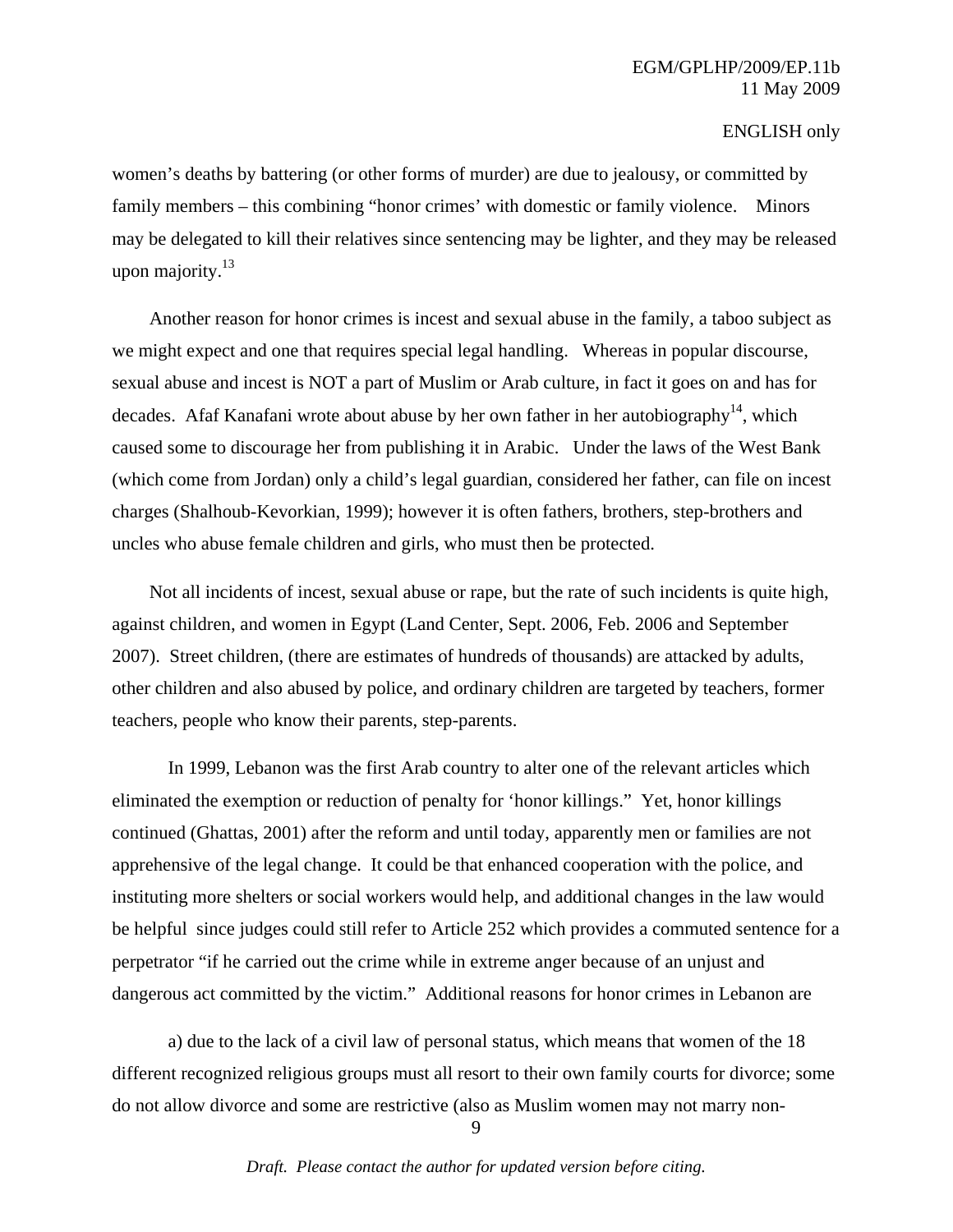Muslim men, cross-religious marriages and divorces are fraught with difficulties for the partners who often marry in Cyprus, Zuhur, 2002)

 b) due to kidnappings which end in family violence, i.e. honor crimes, (see below) which also involve enforced marriage.

Kidnappings in Lebanon, as in Syria, some parts of Iraq, Jordan, and Palestine are often a form of eloping with a woman so as to avoid one or the other family's disagreement with the marriage. After just one night with the man (whose friends sometimes aid and accompany him), the woman's honor is compromised, just as if, or in other cases, when she is raped. (When in academic discussions of "kidnapping," I have noted that Lebanese in the audience discounted and brushed these aside as if they are always consensual.)

 A legal issue arises because a man can take advantage of the actual law in place that gives the rapist impunity of a marriage is concluded; Article 592 of the Lebanese Penal Code. This part of the penal code apparently derives from the late  $19<sup>th</sup>$  century codification of Ottoman law as it is so similar to articles in Iraq, Egypt and other countries. (Sonbol had argued speculatively that at that time, conditions were insecure leading to great concern about kidnapping/rape (Sonbol in Ilkkaracan, 2000) Historians should probably look instead at the tradition of marriage via kidnapping.). Aside from the law, if the family still object, as when the bride has been pledged to a cousin or the family had totally refused the financial terms offered (the bride price) then there can be a double murder – shooting of the man and killing of the woman by her family. Often, there is a mediation and family council that can result in a *sulha –* a reconciliation, and the marriage is accepted. After a shooting or killing, mediation also has to take place to prevent a longer vendetta. The state often does not a play a role; instead leaders of the families do, and even Members of Parliament in their capacity as private leaders, or, beginning in the civil war powerful political parties such as Hizbullah.<sup>15</sup> This illustrates state relinquishing of criminal punishment with regard to matters given over to religious and familial authorities to begin with.

 Women activists had challenged this discriminatory article in the Lebanese Penal Code especially when kidnapping-rape is coerced and not as is usually alleged, an elopement of sorts.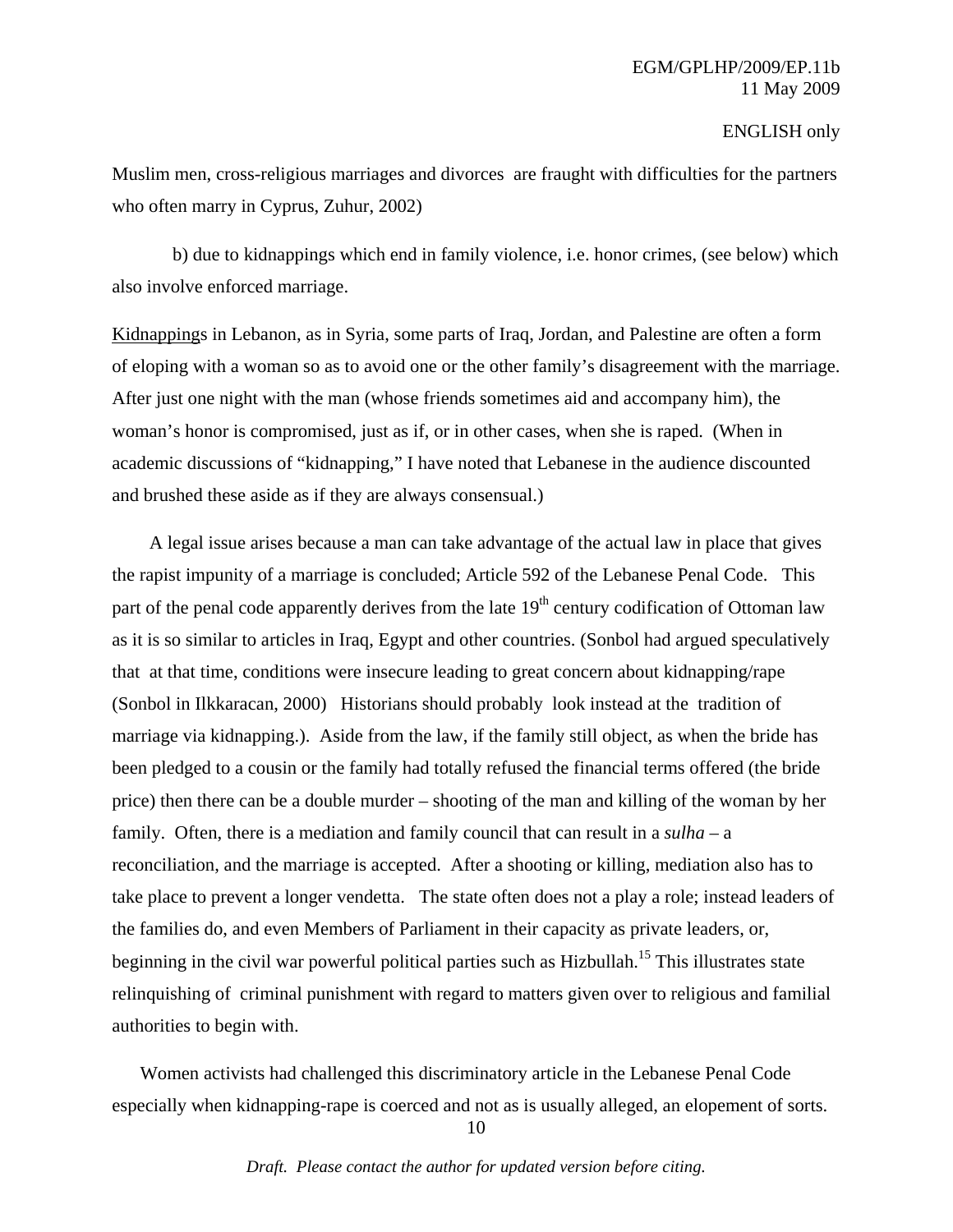## EGM/GPLHP/2009/EP.11b 11 May 2009

#### ENGLISH only

A case took place in Tripoli, where a medical student, Suline was kidnapped by Ziad Zuhurmane. He raped her but claimed this was legal as he asked a local Member of Parliament to oversee a marriage. Then he held her hostage. The prosecutor rejected the pleas of the woman's mother to charge him, declaring he had heard she married the rapist and Akkar MP Wajih Bariini and his brother continued to support the rapist. The woman's mother and her lawyers with the help of a woman's NGO, the Lebanese Council to Resist Violence against Women, widely publicized the case and persisted in efforts to get the prosector to charge the rapist. (Abdel Sater McCracken, 2005-2006, 45, 46-47) Eventually there was an arrest under charges of kidnapping and enforced marriage.

 Iraq has a very similar law to this one, as does the West Bank and Gaza (where the issue of rapists and marriage have not been reformed as in Egypt). Here too, we see a practice of enforced marriages as well as elopements opposed by families who have pledged one of the two to a cousin or a marriage partner of the families' choice. These often result in murders as well as honor crimes.

#### Family Violence

 Proposed legal reforms that should impact honor crimes as well as domestic violence can be found have been made by el-Nadim Centre in Egypt and by Kafa and the Institute for the Study of Women in the Arab World in Lebanon. Kafa explains that their proposed family violence bill applies to married women, but also to unmarried women, or women "related by blood," pertains even when violence is not habitual; calls for family courts and a family unit in the Lebanese Internal Security Forces; obliges witnesses or those who know about domestic violence to report it; includes a restraining order on the abuser; requires the abuser to provide accommodation for a women and her children or leave the family accommodation for them and also to pay for medical expenses and an allowance. The bill also recognizes marital rape includes violence against domestic workers in the bill (Kafa, 2009). Kafa has sponsored events that commemorate women murdered in domestic violence and in honor crimes, and also television ads, the first of which pertained to domestic violence. The broad nature of the bill, might dilute its effect; and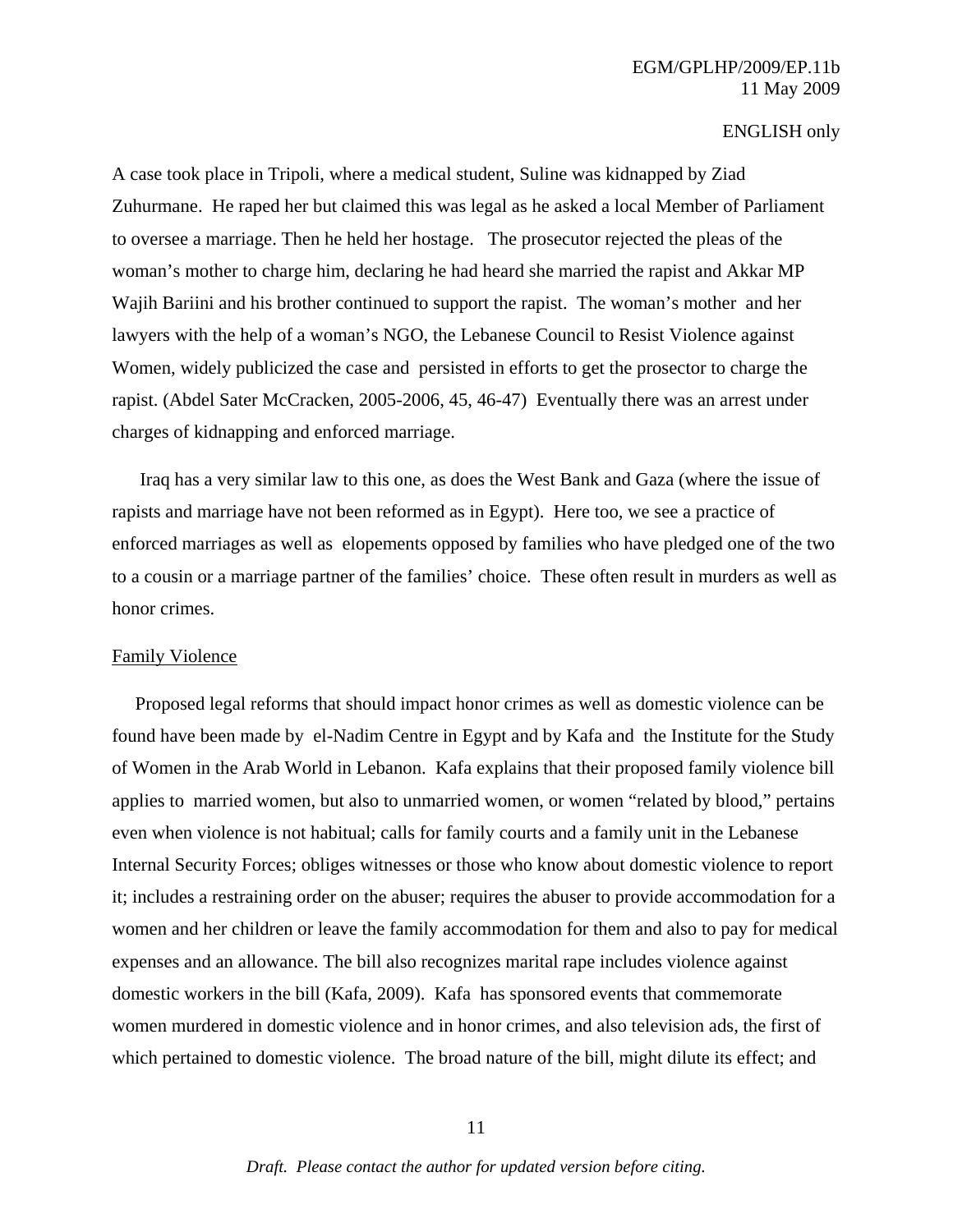one problem in honor crimes can be the absence of a complainant; so there should be legislation that requires the police or prosecutor to pursue such cases or face fines.

#### Specific Responses to Honor Crimes

 In Jordan, a very lively campaign to amend Article 340 took place, but met with resistance and backlash. Paragraph 1 of Article 340 of the Jordanian Penal Code had granted impunity to a man who kills or injures his wife or one of his female kin whom he has just caught committing adultery or sex outside of marriage. An amendment championed by the royal family was to drop the impunity clause and replace it with other wording. The campaign ended with the Lower House of Parliament twice defeating the proposed amendment, despite its passage by the Upper House in 1999. (Zuhur, 2008) The campaign was unpopular with many Jordanians and politicians, who pronounced it an attack on the family or Islamic society, accused reformists of being Westernized. Several Islamist parties were staunchly against the reform, seeing it as an encroachment on the *shari'`ah*, which is actually a debatable point. Finally, in 2001 by the authority of the king, government cancelled the exemption from the death penalty contained in Article 340. However, Article 98 of the Jordanian Penal Code, as journalist and reformer Rana Husseini has pointed out, is utilized far more frequently for the same purpose, to exempt the killer, so the cancellation of Article 340 has not solved the problem.<sup>16</sup>

 In addition, it is clear that a lack of shelters for women in Jordan is a major problem; putting them in prison for their own safety is not a viable long-term solution. Women need both a means of earning a living, and a new community of social alliances to draw on, since it is too unsafe to return them to their families, despite changes to the law.

 The Palestinian situation involves the use of Egyptian law in Gaza and Jordanian law in the West Bank Further, honor crimes are committed against Palestinians who live within Israel, and finally, the Palestinian National Authority possesses a Basic Law, however the Hamas-Fatah divisions also make for differing positions on legal reform. When in Egypt, the long-standing law that prevented a rapist from being prosecuted if he married his victim was changed; that did not alter the situation in Gaza, nor has the but the attitudes of police – in Egypt, Gaza and the West Bank – have not. According to Human Rights Watch's detailed study in 2006, the police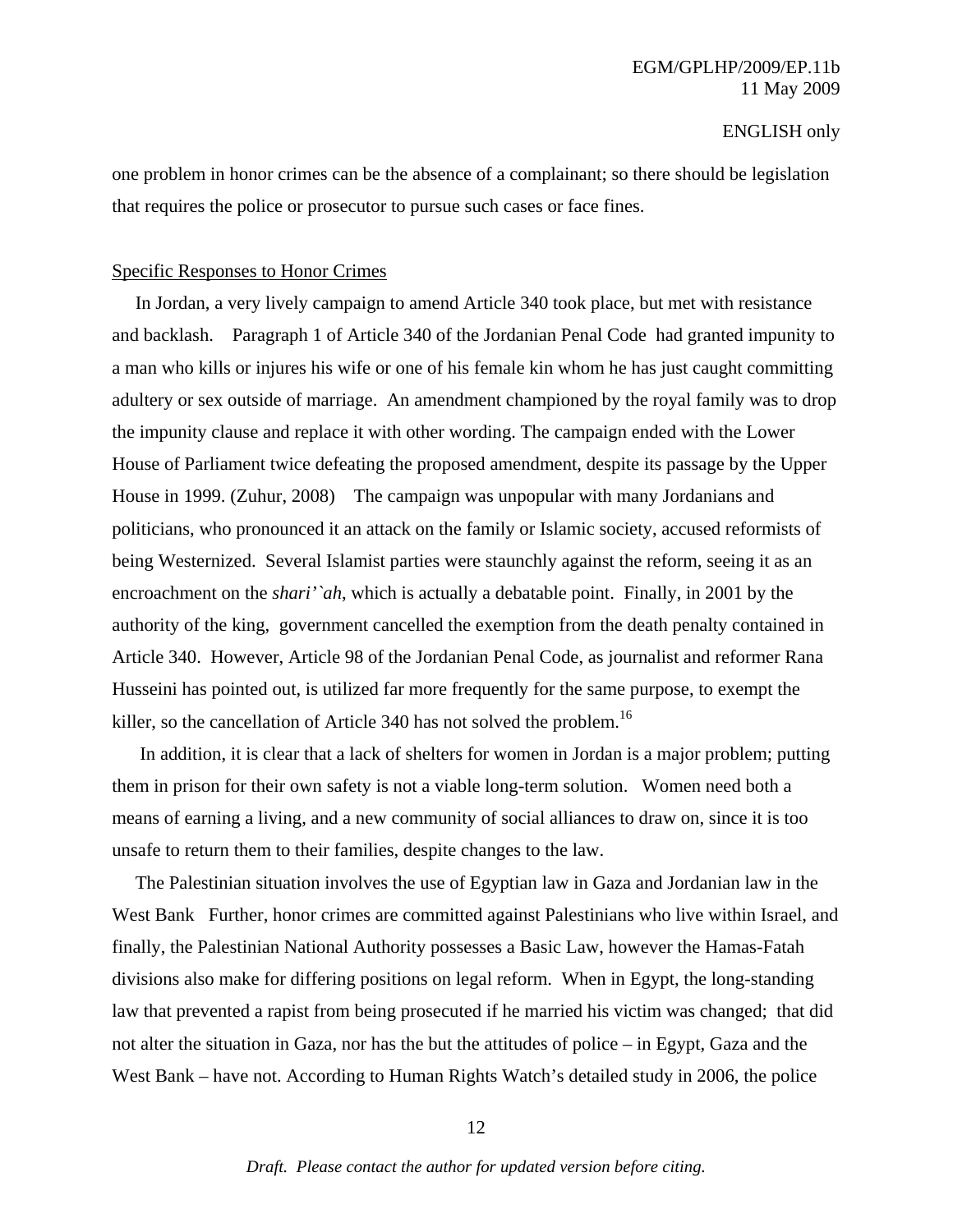and health professionals need training and assistance to aid women. They examined one shelter for women and a training center for girls in Bethlehem which houses a few girls hiding from their families, who do not go to school aren't permitted to leave the shelter at age 18. The administrator believed a raped girl must marry the rapist to protect the child's rights (not hers, and she said that if the girl doesn't like it*, tuz fiha* [screw her] it's the baby that is important) (HRW, 2006.) The situation has not improved, violence is thought to have increased during, after, and because of the December 2008 – January 2009 war on Gaza. Activists also call for a family violence awareness; however the national situation keeps taking precedence over women's rights issues.

 Additional problems come because women don't want to leave their families behind, making them targets for violence which cannot be prevented by traditional or informal authorities. In 2002 a teen-ager in Abu Qash in the West Bank was raped by both of her older brothers. She was discovered to be eight months pregnant at a clinic when treated for a different problem, and sent off to a shelter where she had her baby. She wanted to return home and the Governor of Ramallah met with elders in her community to try to obtain a pledge for her safety. She returned home in January 2003. She notified authorities she was in danger on the day of her death; when her mother sent her father to Bir Zeit, her younger children elsewhere and then ordered her daughter to commit suicide. When she didn't, her mother killed her, turned herself in and her sentence was mitigated due to the honor clause. At the time, such cases appeared weekly. A chilling aspect of the story was the girl's youngest sister's statement that they loved their mother even more because she wanted to protect them from the way others (in their community and family) would punish them for their sister's shame. (Nelson, November 17, 2003).

 Few shelters exist; a project exists in Haifa, and there is a shelter in and one near Jerusalem. Bedouin women did not have sufficient shelters, (two are available in the south near the seven "registered" areas) and are also subject to FGM as well as honor crimes, and severe instances of domestic violence, as well as early and arranged marriages (despite laws against them).

 Shelters and their regulation are also problematic in Egypt. Here, they do not protect potential victims of honor crimes because if the police have referred women, the shelter usually refuses them; they are charged a quarter of their income, they have a time limit of a few months,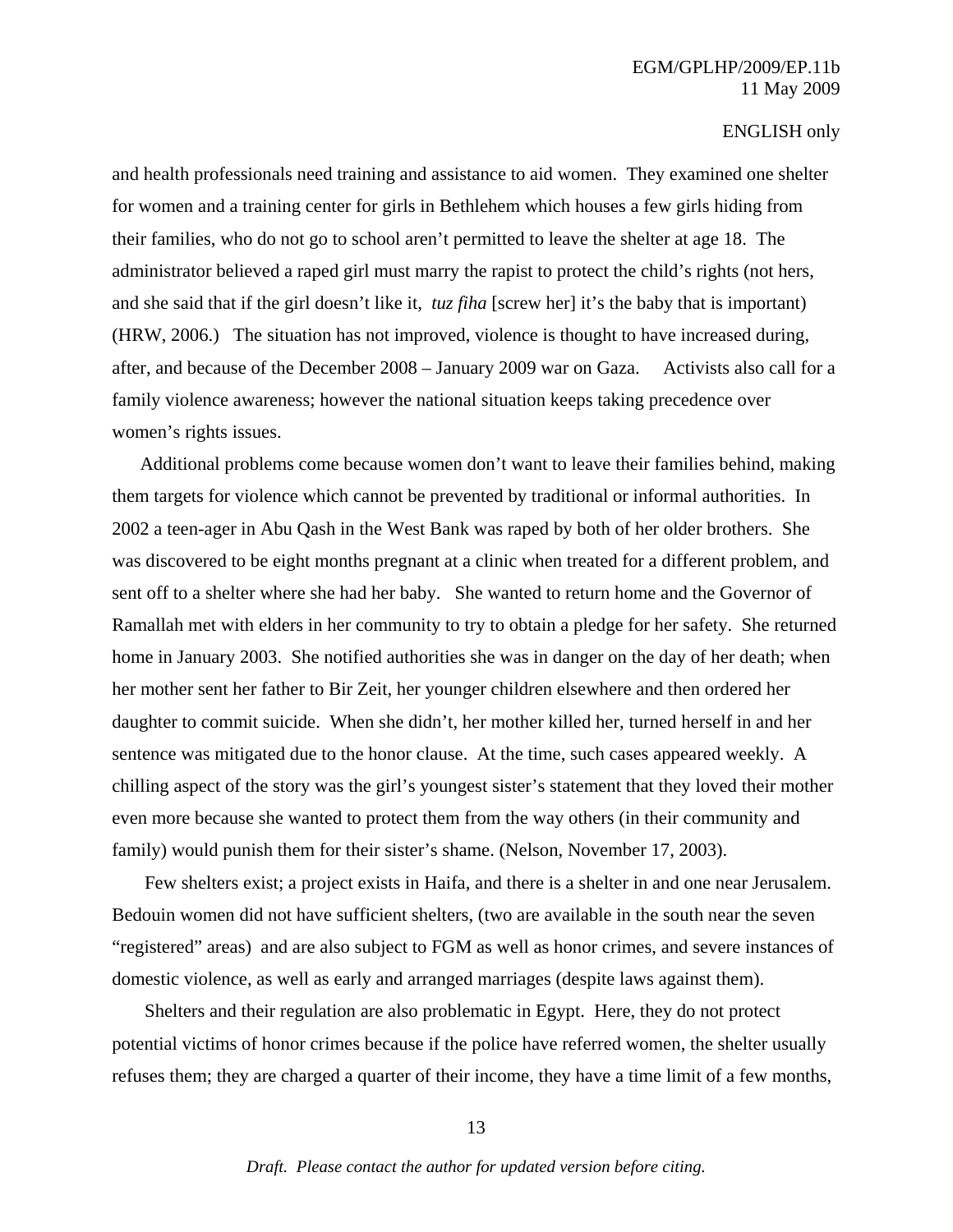women over 50 are not permitted, and the shelter's goal is to reconcile women with their husbands; their location is not necessarily kept confidential (Ammar, 2006).

 Iraq, like Egypt, had a history of activism on women's issues, but women's political leadership was limited, and the Ba`th Party promoted certain women's rights through its women's associations. Amal Rassam's analysis of the ambivalence of Ba'ath Party policies concerning women, aiming concurrently for both modernization and "cultural authenticity" helps explain the situation that pertained by the 1990 where women were not better off with regard to legislation of the issues we are concerned with. The Iraqi Penal Code of 1969 has an article very similar to article 340 in the Jordanian Code. Normally murder is punishable by death or imprisonment, but Article 409, IPC No. 111 limited the sentence of a man who killed his wife or female relative to 3 years, and also prohibits "legal defense against any person who uses this excuse" meaning that a disabled survivor of an honor crime or a relative could not take action against the one who committed it. "Any person who surprises his wife or close relative in the act of adultery and kills them immediately or one of them or assaults them so that he or she dies or is left permanently disabled is punished by a period of detention not exceeding 3 years. It is not permissible to exercise the right of legal defense against any person who uses this excuse nor do the rules of aggravating circumstance apply against him." In contrast the Kurdish region suspended mitigated sentences for honor crimes in 2000. In January 2001,

 Then, Revolutionary Command Council Order Number 6, signed by Saddam Hussein, more broadly provided a mitigated sentence for a man who commits honor crimes against a wife or a *muharam*, or against someone who makes reference to her "disgraceful deed," and issues more serious threats against those trying to avenge the slain or if anyone issuing rulings based on these acts. and this provision has not been repealed by the new Iraqi government<sup>17</sup> Honor crimes were certainly common in Iraq (al-Khayyat, 1993, 21-78) and perpetrators benefited from the legal loophole in both laws despite other legislation intended to benefit women*.* 18

Honor crimes, and other murders of women business owners, politicians, those not wearing the *hijab* and those driving, were rampant during several years following the Coalition forces occupation of Iraq. In the earlier period of this violence many women were kidnapped and sold to sex slavery or prostitution networks, then many kidnappings which continued were for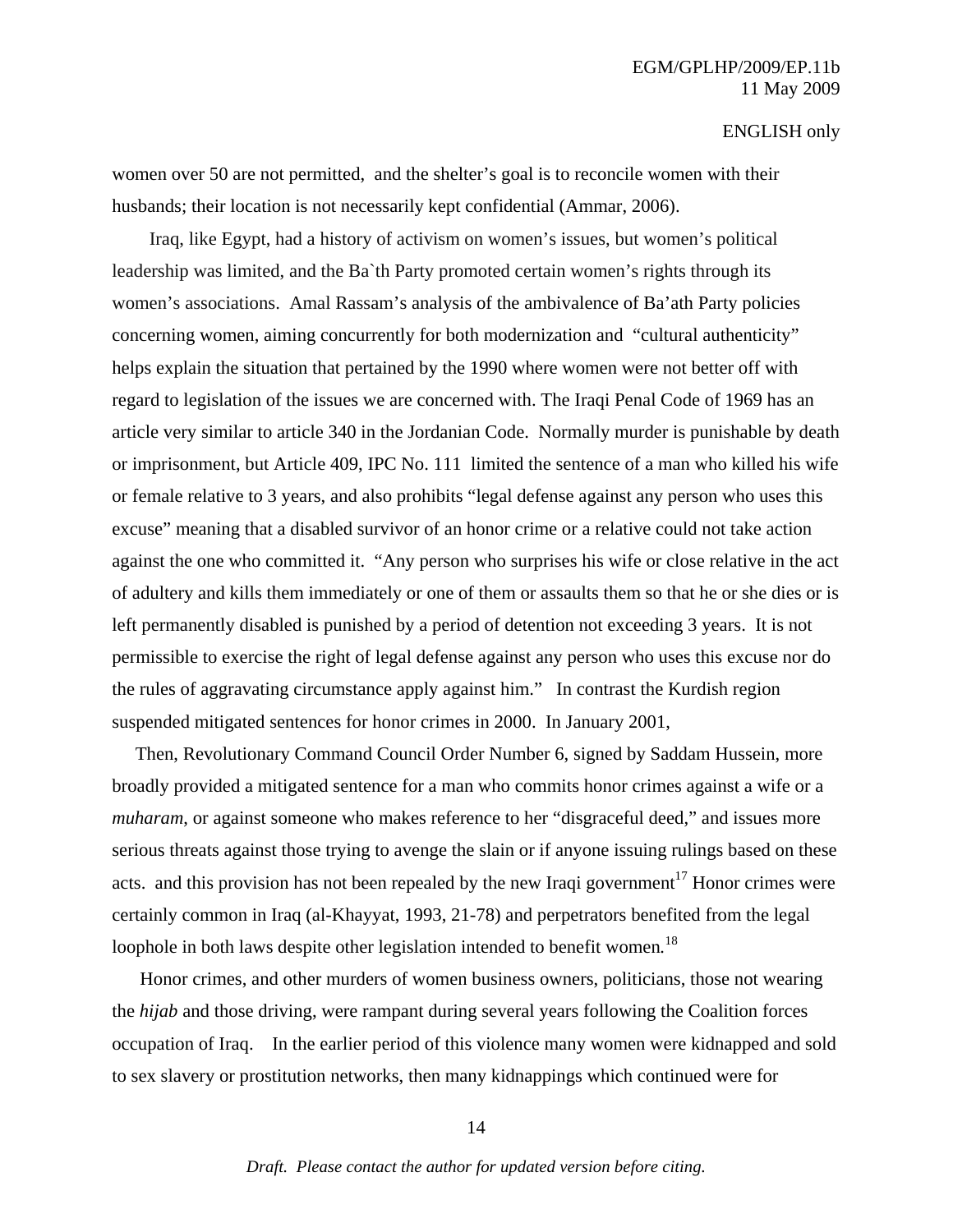obtaining ransoms. Problems have also arisen in the Iraqi refugee communities in Syria and in Amman. In Syria honor crimes do occur, the sentence reduction is precisely the same as discussed; the type of family interventions and kidnappings are similar to Lebanon (in rural areas). A specific difference is in the marriage law which requires a 30 day waiting period that being intended to help deal with disagreements by families, but it also provides them with a period of intervention. Another difference with some countries, but a similarity with Lebanon is in cross-sectarian marriages. The problems this creates vary by group; in Syria, the Druze, for example, do not approve of marriage outside their community.

Similar exemptions or allowances for sentence reduction are found in the Moroccan Penal Code (418) and the Egyptian Penal Code, a fact that lawyer Mona Zulficar stressed for years. In Egypt, a judge objected to a repeal of Article 17 of that code, arguing that judicial discretion for reduction or exemption of sentences is universal.<sup>19</sup> The specific use of an article that in fact denies women justice was evidently less important than retaining that judicial discretion.

Following the First Gulf War and the establishment of the flyover zone, the Kurdish government gained limited autonomy in northern Iraq and, along with NGOs, began to address honor crimes as well as permitting media coverage of the issue. A few women's shelters were introduced, and the National Assembly of Iraqi Kurdistan revoked Articles 128, 130, and 131 of the Iraqi Penal Law 111 of 1969, and issued Law No. 14 in 2002 which removed the "honor loophole."<sup>20</sup> In the Popular Union of Kurdistan's territory, the number of honor killings declined from 75 in 1991 to 15 in 2001, and in the area dominated by the Democratic Party, from 96 in 1991, to 32 in 2001. Nevertheless, women in shelters feared that if they were released, their families would kill them.<sup>21</sup> Today, the numbers of shelters are still too limited and more recently high rates of FGM (see below) have been studied in the area.

Rampant violence against women and girls took place in Iraq from the 2003 U.S. invasion through 2007. Criminal rings abducted women (also men, and children), and a wave of assassinations of women politicians, translators, business-owners and professionals, women who did not wear hijab and women who drove automobiles in certain neighborhoods (even if they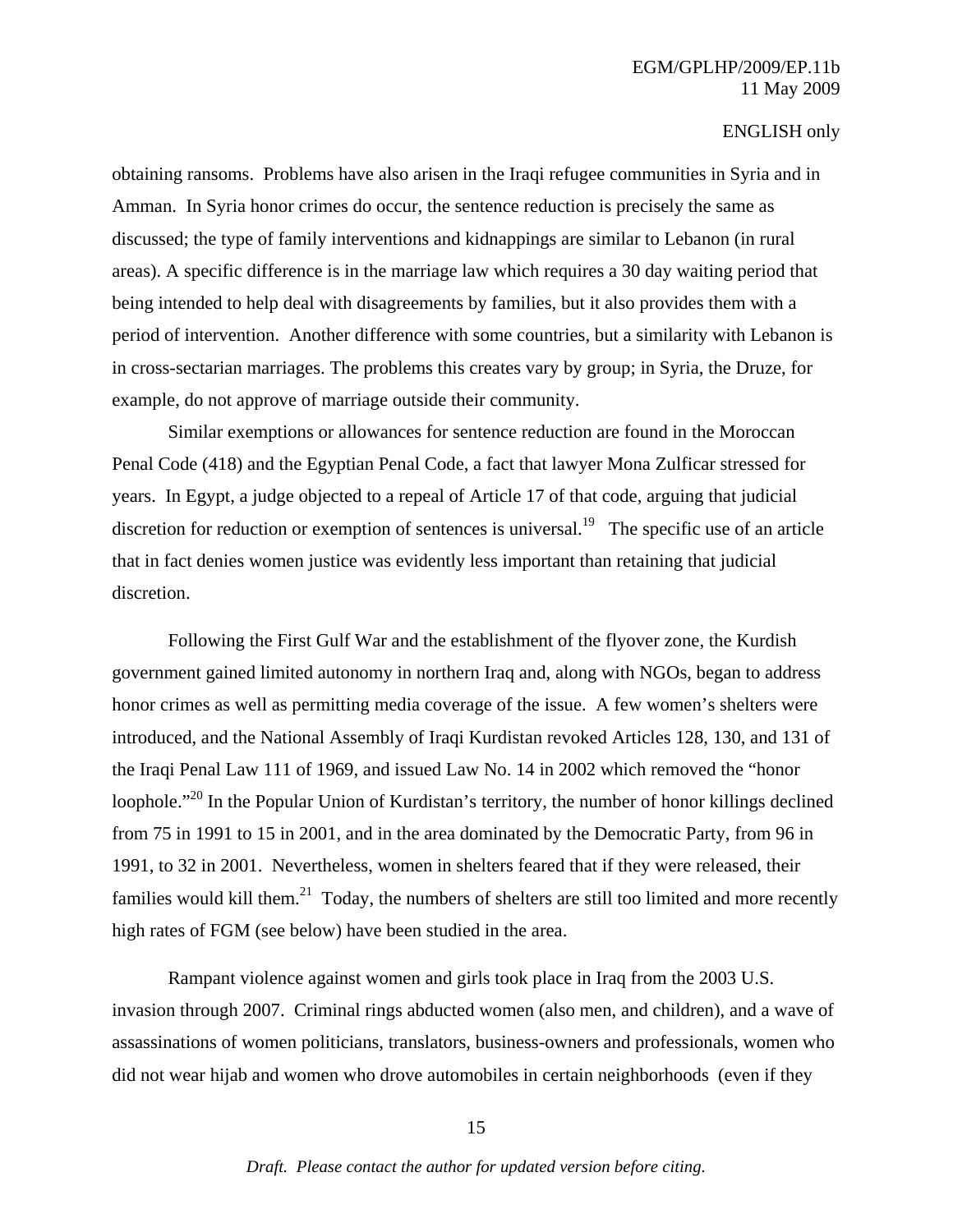wore hijab) took place. Honor killings also targeted some of the survivors of rapes and kidnappings (Zuhur, 2007, ILDP, 2005).

In the West, attempts to control young Muslim (and Arab) women, arrange forced marriages, or prevent women's self-chosen unions have ended in murder.<sup>22</sup> Zein Isa, a Palestinian immigrant to the U.S., was recorded on audiotape as he stabbed his 16-year-old daughter Tina to death in November of 1989 in St. Louis while her mother held her down.<sup>23</sup> In 1999, 21-year-old Methel Dayem died of seven gun-shot wounds in downtown Cleveland. Two of her cousins, Musa Saleh, 21 and Yezen Dayem, 20 were arrested and tried. Methel's Islamic marriage to Saleh had been annulled, and he objected to Methel's "American" ways. Despite the admittance while incarcerated by one of the accused that he had committed the murder, one of the young men was acquitted, and the other's case was dismissed for lack of evidence. In this instance the defense attorneys and the local imam formally and strenuously objected to the use of the term "honor killing."24 In the U.S. as in Europe, women who choose to go to shelters for protection face total ostracism from their families and communities of origin.<sup>25</sup> Further, prior to the advent of Homeland Security,, the U.S. Immigration and Naturalization Service (INS) had refused to grant asylum on the basis of fear of honor killings*.* When a Jordanian woman appealed a deportation decision because her father had asked her brothers to kill her, the INS Board ruled that her fear of death was "speculative" and derived from a "personal family dispute," not an organized persecution.<sup>26</sup> (Now asylum is differently administered but also restrictive.)

When Asiaya Hassan was beheaded by her husband Muzammil Hassan in New York in February 2009, the New York president of the NOW, Marcia Pappas, condemned prosecutors for referring to the death as an apparent case of domestic violence and NOW stated "This was, apparently, a terroristic version of 'honor killing,"' (CBS News, 2/19/ 2009) Muslims asked her to withdraw that label,(LA Times, 4/24/2009) this was "simply" domestic violence. Here, again the point is that both forms of violence are wrong. Follow-up media coverage mentioned that violence against women is a problem in the U.S. Muslim community, and made it sound as if a "healthy debate" had opened on the issue in Muslim mosque communities (Associated Press, 2/21/2009) but in fact, many, probably most, mosques and religious leaders are silent on this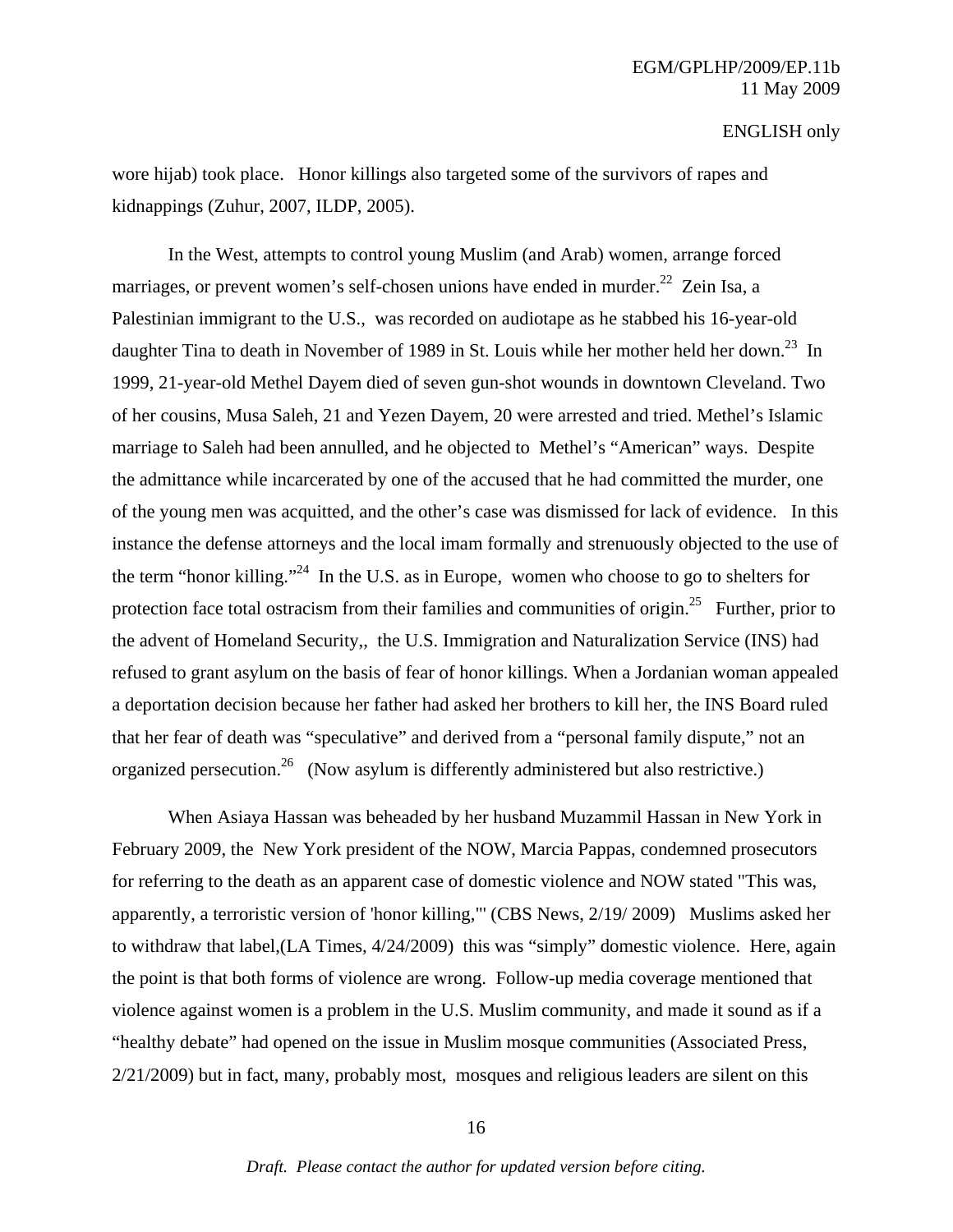issue, will not interfere in cases of family violence and uphold men's rights to physically beat ("discipline") their wives and daughters. All of these examples show that measures that go beyond legislation are necessary to protect women.

#### **Early and Enforced Marriage**.

Most egal reforms dealt with early, rather than enforced marriage. And indeed, laws have been introduced against child marriage without much impact on the large numbers of arranged, enforced, or coerced marriages. The latter are a key to the rampant instances of domestic violence, also to an understanding of honor crimes and yet, women are unwilling to leave such marriages because of limitations on women-initiated divorces, custody laws, and stigma against divorced women.

 Although the CEDAW mentions the elimination of dowry; in this broader Middle East, the issue is dower (*mahr*) or bride price, which, as stated above, rests on virginity and known virtue; it is reduced for a divorced woman. Governments usually mandate a minimum *mahr,* but couples' families usually agree privately to a different sum, which unfortunately represents a kind of sale and ownership mentality, and can lead to situations where wealthy Gulf men for example purchase young brides (13 or 14 years old) in Egypt, spend a limited time with them and leave. Or one sees cases such as the Saudi 47 year old man purchasing the eight year old girl whose mother brought the case to court; or three Yemeni girls whose cases came to media attention in 2009, sold for a mahr because their fathers needed the money. The *mahr* according to Islamic law is not supposed to be paid to the bride's father, but rather directly to her and represents her financial security in the case of divorce when she may receive the deferred half of that mahr. *Mahr* is sometimes promised and not paid at all. *Mahr* along with other requirements of marriage – a flat, washing machine and appliances, and sometimes a car, jewelry and other gifts to the bride, and furniture – are a huge expense, often requiring men to save for an average of 10 years (Singerman and Ibrahim, 2002) The system means lengthy engagements, sexual frustration, family involvement in the marriage planning and divorce is considered a disaster.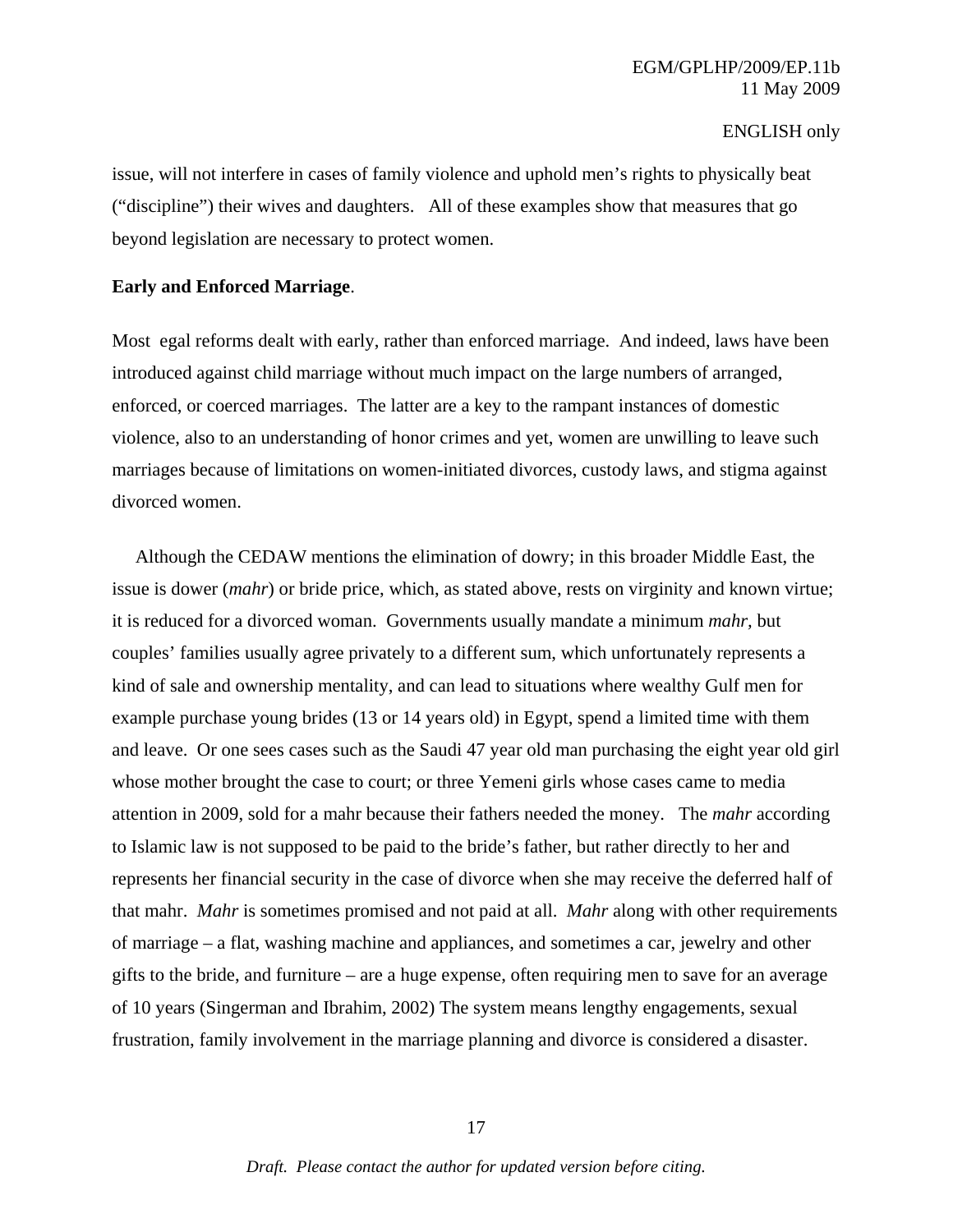The main problem here is that families, including women are not usually opposed to arranged marriages in principle, and these are the majority. Some aspects of popular culture have incorporated the external vision of a companionate marriage like those the West transitioned to after many centuries of arranged marriages. But despite the endogamous marriage is preferred in many communities: estimates range from a low of 20 to 25% of couples being relatives (cousins) in Lebanon to more like 70 and 80% in the Gulf States. There are economic and social reasons for this preference, but because the line between agreeing to an arrangement and being convinced or coerced into it can be subtle, the de facto situation is quite different from the de jure one, in which women have the right under civil and Islamic law to choose or reject marriage partners. Men have somewhat more freedom in this matter. This issue was noted by Human Rights in their review of Palestinian women's difficulties with abuse, honor crimes and lack of access to or shame on divorce (HRW, 2006)

 New forms of temporary marriage invite more opportunities for abuse, or coercion of women, because the larger *mahr,* property and goods, and thus family negotiations aren't necessarily required, only a *mahr* (which can be significantly less than in a *nikah* marriage). Therefore, many of the marriages which border on prostitution involve payment of *mahr*, but are `*urfi,* or *mizyar* (a traveling marriage), or in Lebanon and Iraq*, mut`a,* unmentioned in the 1959 Iraqi personal status code, yet prevalent since 2003, ILDP, 2005, 55; Zuhur 2007), and provide no security to the woman despite a contract other than a one-time payment. In Egypt, the inability of women to divorce from such marriages was one reason for officially recognizing them in 2000, and children of such marriages only obtained the ability to be registered, and so attend school as of summer 2008.

 Enforced marriage practices and early marriages in Iraq need to be addressed by legal authorities and police, and the Ministry of Women's Affairs needs funding to the extent that it can enable action. These show the persistence of tribal traditions and the customary expectation that women will assent to the husbands chosen for them. (ILDP, 2005, 54). Specific practices include *al-kassah*, where the bride's brother marries the groom's sister which allow for "exchange marriages" (where two marriages are arranged, usually the sister of a bride is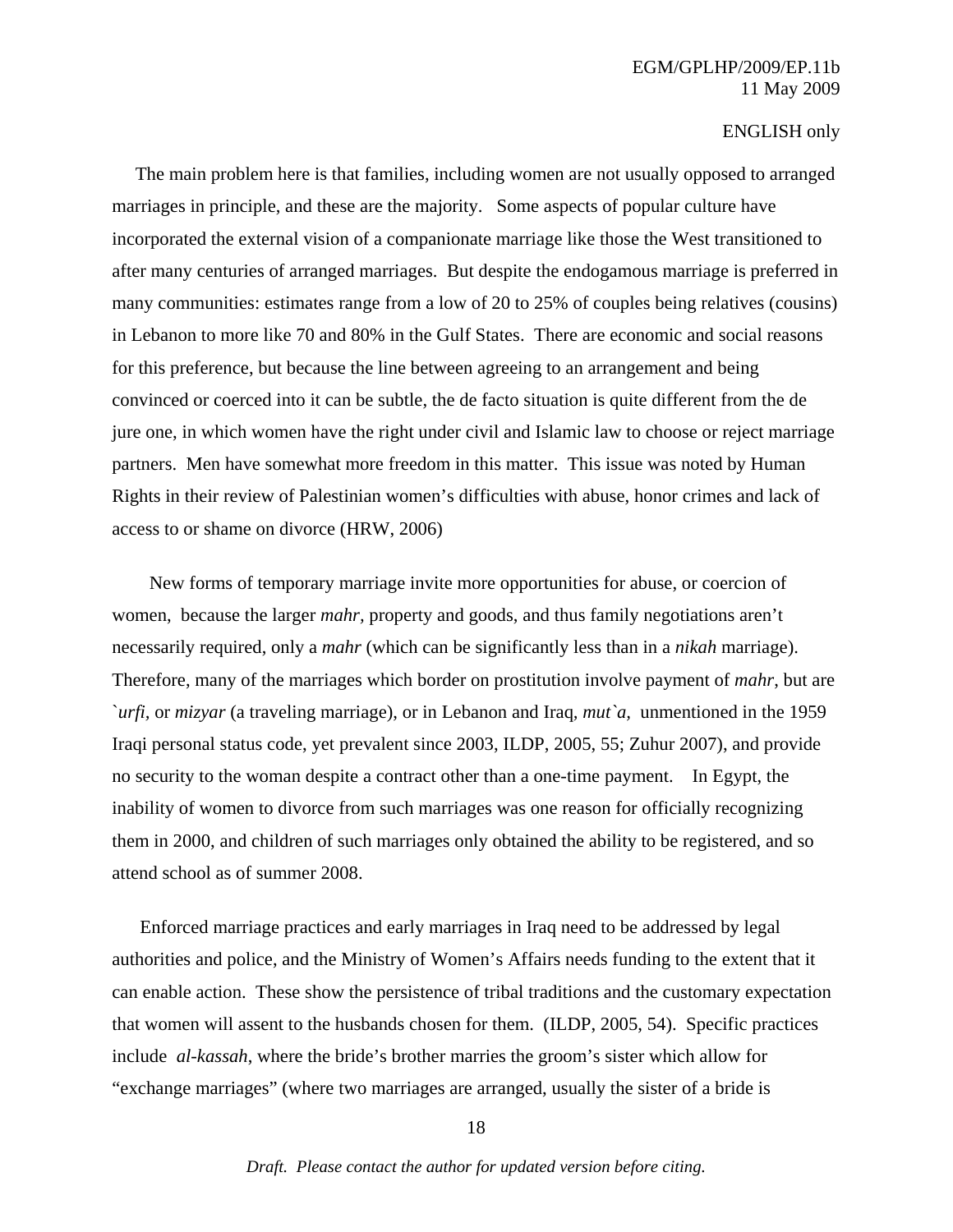contracted to the brother of a groom); and *al-fasel*, which is similar to the previously mentioned badal-i sulh, in that a tribe offers a woman in marriage to the other tribe to solve a dispute (ILDP, 54-55). As in Jordan, among the Bedouin in the Negev and Sinai, in Egypt and Saudi Arabia, a girl can be promised at birth or when small to another relative and often her cousin (father's brother's son) has rights of *al-nahi* over her, he can prohibit her marriage to someone else. Any of these practices would have to be brought to court as a case of enforced marriages that are in violation of the Iraqi Personal Status Code, No. 188 Article 9 (1) which states: "No person, whether a relative or not, shall force a man or woman to enter into marriage without their consent, in such an event this contract shall be considered null and void, if no consummation has occurred…. " (ILDP, 50) The article is not fully useful for women whose marriages have been consummated. To address these issues, then a criminal punishment would have to be levied whether or not the marriage was consummated, and would be most effective if it can be brought by state agents such as a prosecutor, or police on behalf of a woman.

 The Iraqi Personal Status Code No. 188 Article 8 allowed a judge to allow a marriage for those younger than 18 (the age specified in the code) and older than 15. That was justified with the argument that the tribal groups would marry their daughters at that age anyway, and so it would be best if the marriage were legal, but the intent of those who crafted the Code was to extend the age of marriage (al-Hayan, 1993).

 In tribal law, the *al-fasel* marriage had parallels in other areas where tribes used women sometimes to compensate for a blood payment, the *dhiyya.*27 In some areas `*urf* legitimized the abduction of women, who were held until they bore sons to replace the other tribe's loss. This type of arrangement occurred among Sinai, Negev and Jordanian Bedouin, in Iraq and has the same logic in areas of what is now Pakistan, (the *badal-i sulh*). While Hudud Ordinances Article 16 endeavored to regulate this tradition,  $^{28}$  as did the earlier Tribal Courts Law of 1936.<sup>29</sup> tribal councils in some areas still recommend *talion*, exchanges of women, and even retaliatory sexual punishments. A Pakistani tribal council settled a feud arising from a 2001 murder by giving two young girls, ages 11 and 6, in marriage to the 46-year-old father and the 8-year-old brother of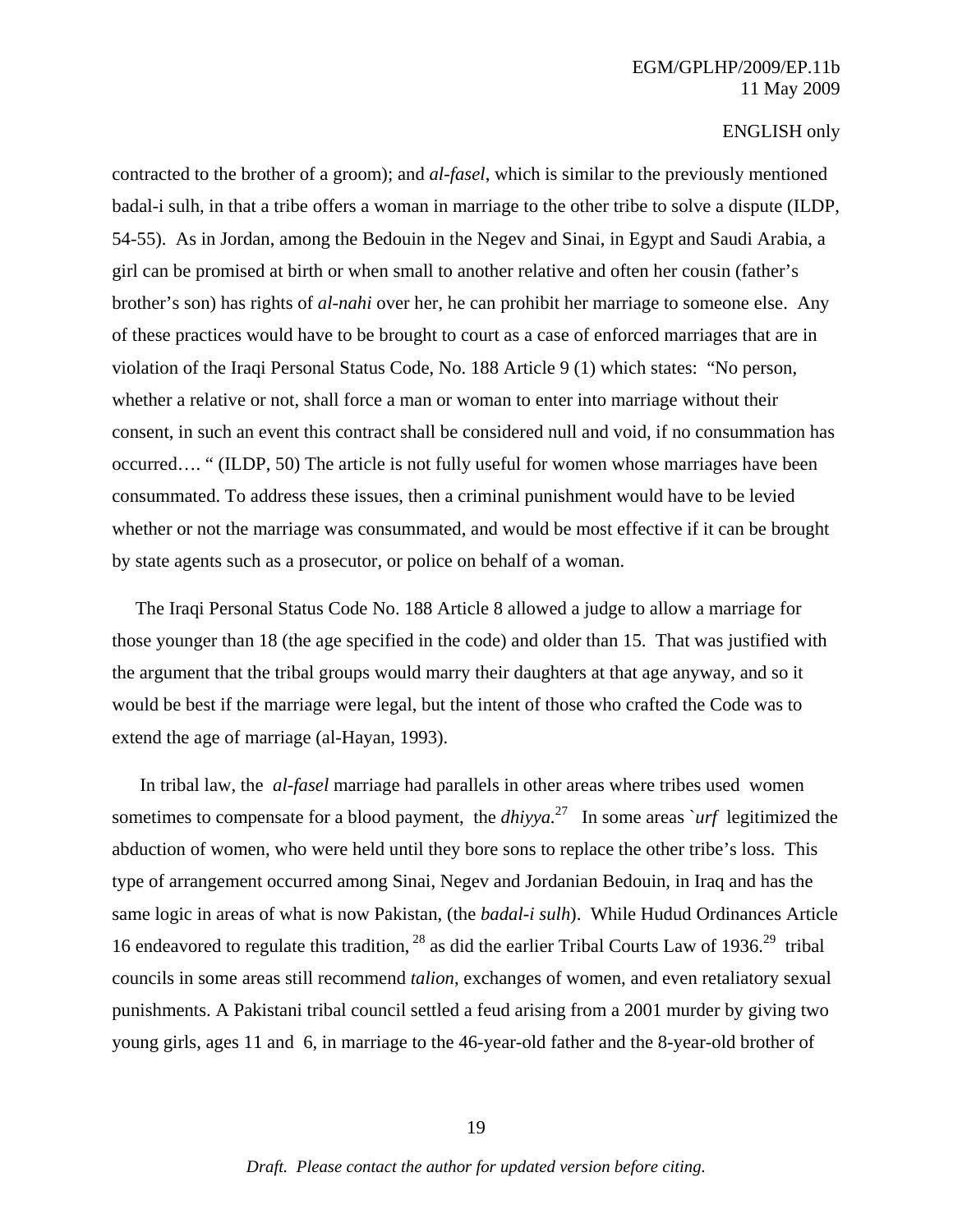the victim as a compensation package. The girls were too young to marry according to Pakistani civil law, but the government took no action. $30$ 

#### **Early Marriages in Saudi Arabia and Yemen**.

Recently, several instances of child marriage girls aged 8 to 13 to much older men came to light in Saudi Arabia and Yemen. Many more instances remain in the shadows because the girls are not able to go to court directly or do not know they have a right to challenge such marriages.

 A case came to light in December 2008 regarding a girl aged 8, whose mother went to court to try to annul a marriage that her father had arranged with his close friend to settle the debts he owed that man. The girl had not been told she was married. A Saudi judge, Habib al-Habib rejected the mother's request saying she wasn't the child's legal guardian, the father was. (The issue of male guardianship of women creates a host of problems for women in Saudi Arabia, is part of *shari`ah*, but could be modified) The judge made the girl's husband pledge not to have sex with her until puberty and said that she could file a petition for divorce at that time (the original marriage agreement had stipulated that no consummation would take place until she was 18). The mother appealed the verdict in Riyadh, where the appeal court sent the case back to the same judge, who refused annulment a second time. At that point, UNICEF issued a statement and because of the girl's age, foreign media were interested, and finally the highest level of the government, the King intervened. The Minister of Justice told *al-Watan* newspaper that he plans to issue a law to protect children from such marriages. (CNN, Apr. 30, 2009)

 Issuance of a law or an edict against child marriage in Saudi Arabia would probably have to begin with the King via the Majlis Ash-Shura which is consultative, and not a legislative body. If an edict or law then came from the Ministry of Justice, then, the marriage of a woman under 18 can be treated as a crime. Any action would have to be brought by a disagreeing relative until the woman reaches 18. The principle here would rest on the *shari'ah* stance that a woman cannot be forced into a marriage without her consent and the legal argument would concern an unenforceable contract *ab initio*. 31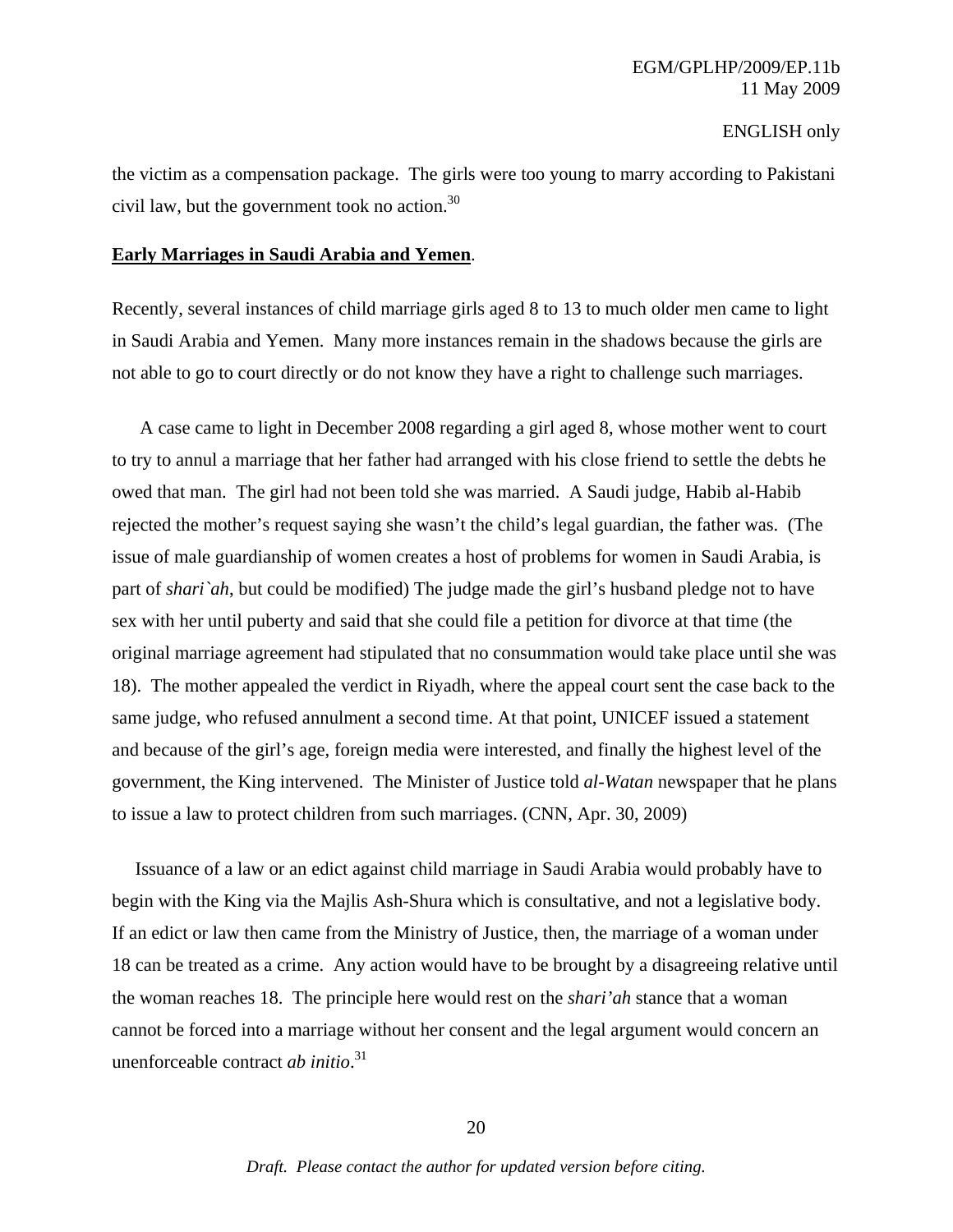Muslim conservatives have and will raise the following objections: 1) they consider the age of majority to be at puberty, and that since puberty can start as young as 9 years old, and the Prophet Muhammad (pbuh) married `A'ishah at that age, it is according to his sunnah, that girls can marry at that age. The Kingdom's grand mufti, Shaykh Abd al-Aziz al-Shaykh said in response to a question about forcing an underage girl to marry during a lecture he gave in January 2009, "A girl aged 10 to 12 can be married. Those who think she's too young are wrong, and they are being unfair to her" and that "we should know that *shari`ah* law has not brought injustice to women" as quoted by *al-Hayat* (CNN, 4/30/2009); 2) the girls did not dissent, or they assent (through silence) 3) it is not wrong for the parents to arrange a marriage, and the law or edict is enforcing Western style morality on a different population.

Also among Saudi women, the stigma against divorce is so strong that it will impede some from seeking to break marriage contracts.

#### **FGM**

 FGM is also a physical violation of women's bodies, which could be approached either through CEDAW or as torture, yet, in Egypt, the challenge is to fully criminalize the practice, following on years of merely medicalizing it (Zuhur, 2005, 120-121), enforce the criminalization, and change popular attitudes which regard it as a "good tradition," that inhibits girls/women's sex-drive, or purifies them.

 In Egypt, the 1995 Egyptian Demographic and Health Survey showed that a far higher percentage of women are subjected to FGM than was previously admitted by the government, or many experts, at more than 97% of ever-married women. (This survey also examined attitudes towards wife-beating and found that nearly 86 % of the women in the survey thought that husbands were justified in beating their wives if, for instance they refused them sex, or were disobedient.) (Zanaty, et al., 1996) One problem has been the designation of so-called *sunnah*  circumcision and that it is posed against other more severe forms of FGM also to be found in Egypt, yet needed to be understood as a form of FGM (and in Saudi Arabia, see below, this distinction is still made)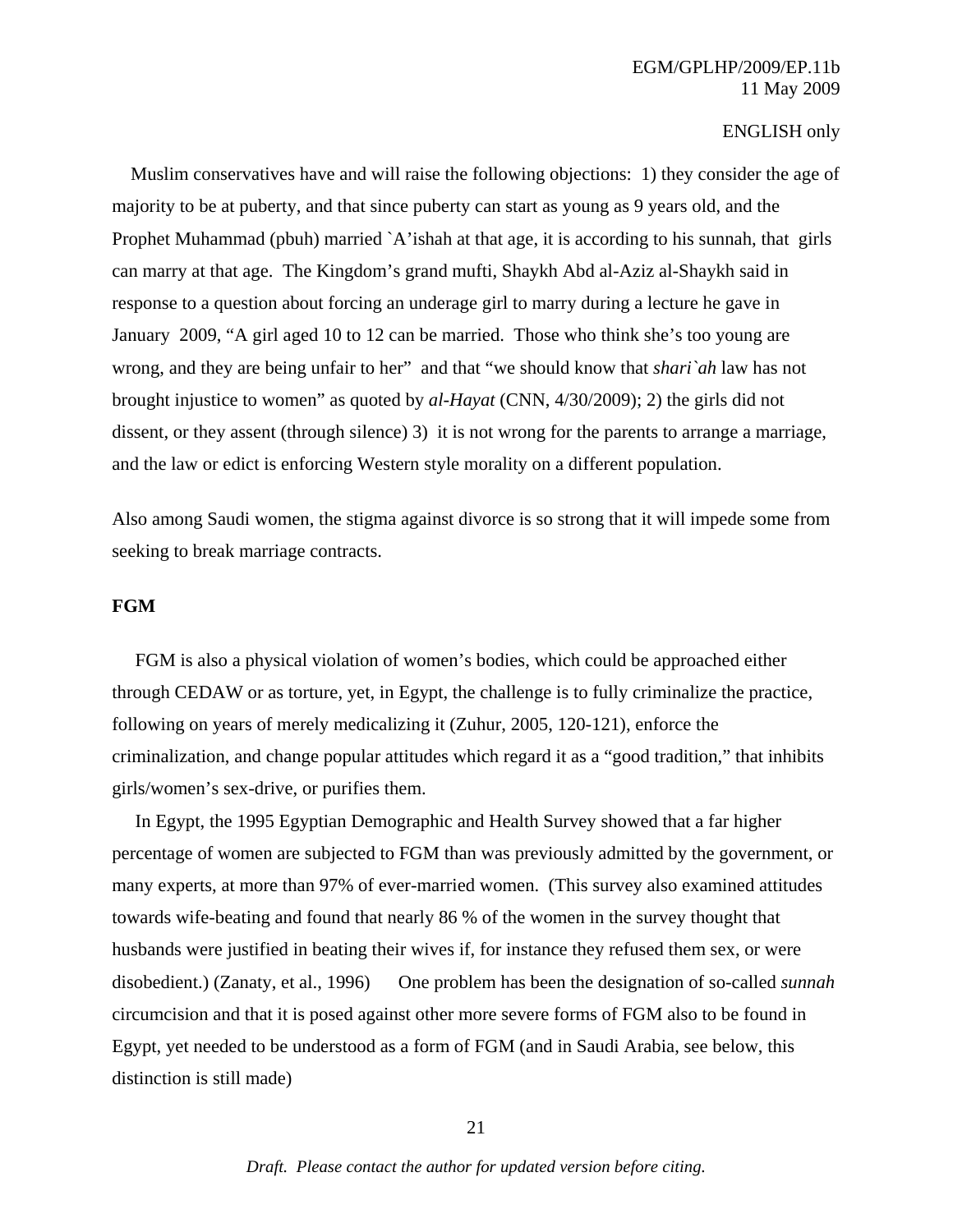## EGM/GPLHP/2009/EP.11b 11 May 2009

#### ENGLISH only

 FGM is also practiced among Bedouin groups in the Sinai and southern Israel (al-Krenawi and Wiesel-Lev, 1999). A 2006 study (and others based on the same review) conducted at Ben Gurion University which claimed that FGM had disappeared into a symbolic act that hardly left a scar on the women examined.(Belmaker et al., 2009) As no large-scale physical study has been done of this population, it is not clear why this study of 132 subjects so contradicted the study done only seven years earlier on a smaller sample, (al-Krenawi and Wiesel-Lev) which included a Bedouin senior researcher and pointed to the private, women-supervised nature of the rite. In June of 2008 16 year old girl with genital hemorrhaging was rushed to the same Soroka hospital where Israeli clinicians reported the phasing out of FGM.(Guntaj, July 15, 2008) She was practically bleeding to death from a circumcision, so it appears that the practice does continue and it remains dangerous. It could be that as noted elsewhere FGM is practiced in different degrees of severity; or that the intent of Form I was botched, which is all the more reason not to label the continuation of Form I as merely a symbolic circumcision and not harmful.

 There was an unenforced law against FGM in Egypt passed in the 1950s. Activist Nawal Saadawi shocked many by writing about the damage done to women in FGM in a 1959 book and then a book of essays. She then began writing fiction about violence against women (all banned in Egypt) which along with the activism of women's groups, and later, an umbrella organization against FGM kept the issue in the public eye; however most people discounted the severity or import of enforcing FGM criminalization. Many preferred to "medicalize" the rules, saying that familes would circumcise their daughters no matter what, so it should occur in a medical facility with antibiotics. Doctors were permitted to carry out circumcisions but only on certain days, and they used their private clinics as well. A shocking film of FGM in 1994 led first to cries that the world was trying to embarrass Egypt, but finally after another death of a young girl, a Ministry of Health Act forbade the practice by medical practitioners and by non-medical personnel like midwives under Decree 261, (this had a loophole of "to be performed only in cases of disease" and when approved by the medical department head of obstetrics and gynecology and suggested by the treating physician). This was legally challenged up to the Court of Cassation and reinstated. Meanwhile FGM continued in informal and also in medical settings.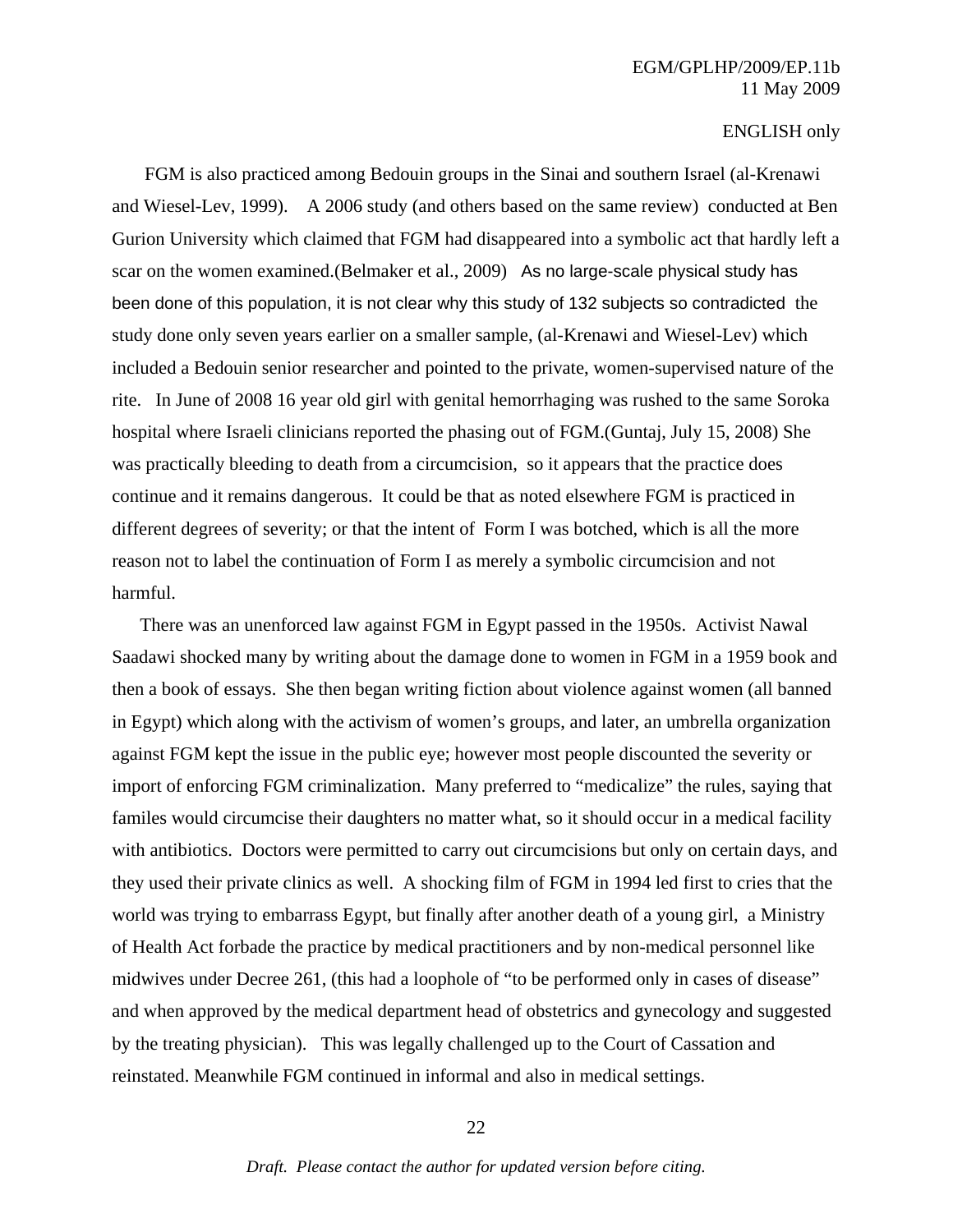The President's wife, Suzanne Mubarak and the highest Muslim and Coptic officials in Egypt backed a campaign against FGM beginning in 2003. The most recent action to regulate it is part of the new Child Law of 2008, which also permits the registration of children of illegitimate or irregularly married mothers. The amendment also contains a clause allowing the procedure "under medical necessity" which was inserted during the legislative debate. Since the Child Law was passed, a doctor who was circumcising a 12 year old girl who died of the anesthesia has been imprisoned. As with many legal reforms impacting women conservatives opposed the law. Activists know well that legislation without enforcement and a full-front media campaign won't have enough of an impact. They have had momentum for a year, and hope to retain it. But in Egypt, the danger will be non-enforcement, that given the contempt for regulations, people will find a way to find personnel who will authorize "medical necessity," or that girls may be subjected to FGM at younger ages.

 The El-Nadim organization has recently carried out a large-scale study showing a high prevalence of family violence (79%) and it also measured women's attitudes towards a law against domestic violence (which 84% approved) of and various positions on FGM. Many more women than earlier appeared to oppose FGM and also spoke out about sexual harassment which had become an issue in the media. (El Nadim, 2009).

 FGM is an issue in Jordan, however it gets relatively little attention. In Kurdish Iraq, it was a somewhat shocking discovery as it hadn't received publicity before. NGOS have reported high incidences, that in some cases, men force their wives to undergo FGM and they have instituted various programs to get religious authorities to explain that it is not required in Islam. There is no specific Iraqi law against it.

 In Saudi Arabia, as mentioned above, it is often denied that there is a significant amount of FGM; it is attributed to immigrants, or said it only occurs in the south, or in the north. One reason for various disputes is that many do not consider what they call Islamic circumcision, or sunnah circumcision to be FGM. Dr. Nasr Khabbaz, a pediatric surgeon at the Children and Maternity Hospital claimed that "Islamic circumcision must be differentiated from these other forms," and that it did not hurt women because "Islam would not allow something harmful." Thus he did not consider it mutilating to remove the prepuce of the clitoris and/or the tip of the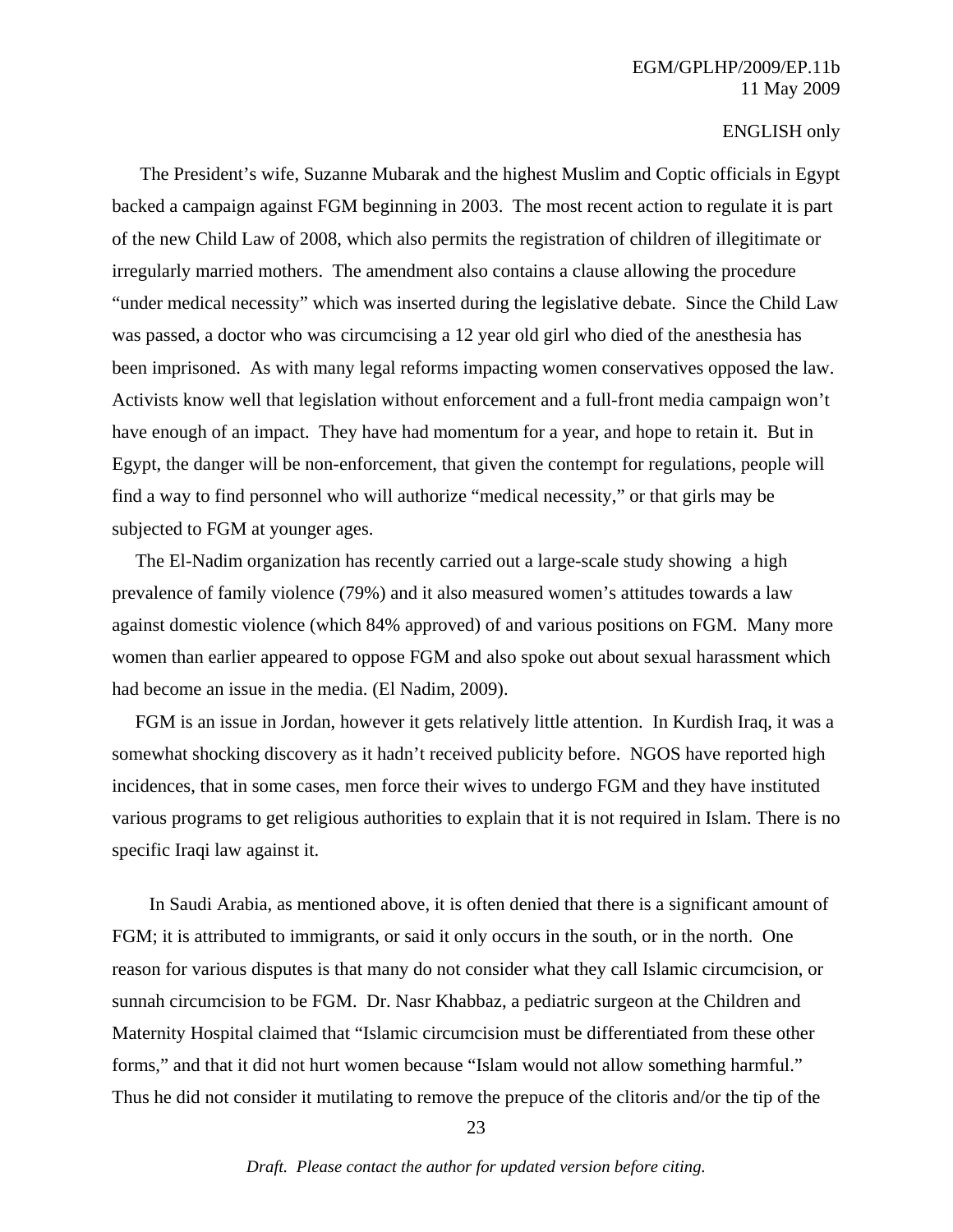clitoris and said that surgery was what was commonly performed "here."(Akeel, 2005). Obviously, beyond this physician's stance, there is a dispute about how damaging the practice actually is, how much of the clitoris is removed, and that it is in fact a form of FGM which may cause complications.

 Two doctors in Saudi Arabia studied 260 women who were patients of the obstetrics and gynecology clinic at King Abdulaziz University Hospital between February 2007 and March 2008. Half had been subjected to FGM and half had not. They found that women's arousal, sexual satisfaction and ability to achieve orgasm was affected by FGM. Critics of their study claimed that the incidence of FGM is still unknown and that they had included immigrant as well as Saudi women in the study. (Guardian.co.uk Nov. 13, 2008).

 In Yemen, high figures of FGM have been revealed. Here a second problem is that FGM is often performed on babies, and also parents use compresses with sand, oil and herbs on baby girls genitals to try to keep the organs from forming too prominently. This practice is believed to damage the nerves. . In addition, FGM in forms I, II and III are also performed. When FGM in form I (or II) is performed on baby girls at home 7 to 10 days after birth, many mothers said the girls died, but their deaths weren't recorded (al-Ariqi, June 12, 2006). There is quite a bit of denial about the practice – some contradicted the levels in the San`a area, or said FGM mainly occurred in the south and on the coast, or only due to African immigrants as has been alleged about Saudi Arabia (although it also appears in the north).

#### **Legal Responses**

New legislation and amended legislation has addressed some of the practices mentioned. Troubling is the fact that few are being charged for FGM for instances and that those who commit honor crimes are not charged, dealt with extralegally, or still excused under different articles. In other cases, new legislation is needed but with teeth. A Healthy Ministry edict in Yemen that does not go after parents, doctors and circumcises is unlikely to be effective, and unfortunately, it is easier to conceal actions taken against infants than older girls, so special social workers, home visits, appear to be needed.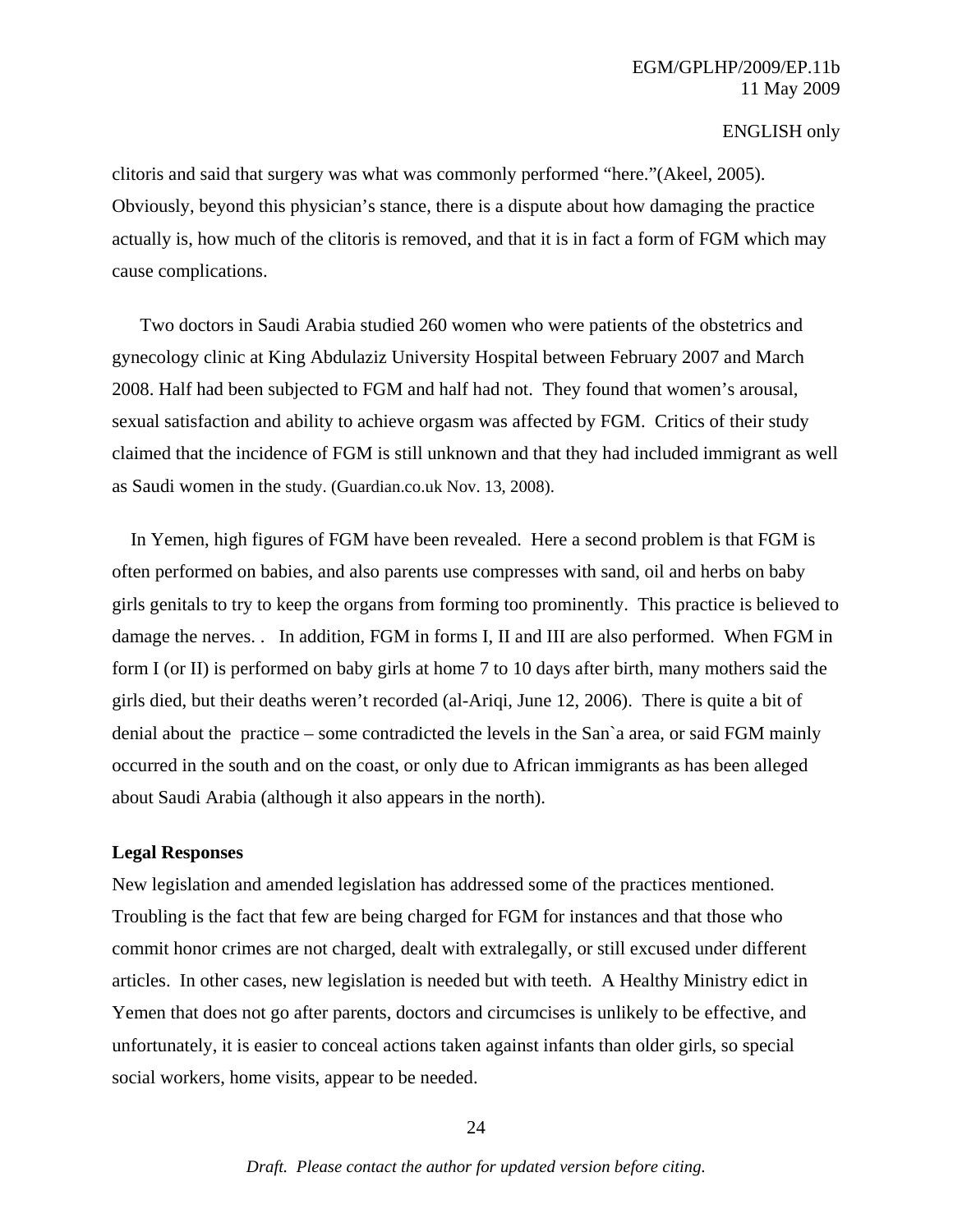## EGM/GPLHP/2009/EP.11b 11 May 2009

#### ENGLISH only

 Other practices that greatly harm women were not examined here, but they do impact the treatment of these issues. For example, polygamy was not one of the issues we were asked to examine, but as a threat wielded against women, it discourages many women from seeking better treatment. Spousal abuse and polygamy frequently combine. The high value attributed to virginity is no safeguard for women in some areas where polygamy is more frequent, but since divorced women are so devalued, it is said and believed they more frequently accept being "second wives." Intense physical violence against women in the family that does not involve matters of sexual honor should also greatly concern international organizations and national governments.

 With the specific problems discussed, more coordination with religious officials and preachers could be useful. In Egypt, a man declared that the new Child Law is due to "foreign influence" and vowed to circumcise any of his future daughters despite the law. Even though Gamal al-Banna (the son of Muslim brotherhood leader, Hasan al-Banna), and the Shaykh al-Azhar declared FGM un-Islamic, other Muslim clerics consistently preach that it is an Islamic practice, and many ordinary Muslims disagree with the new legal amendment (Media Line, 2009). This is similar to problem of clerics who preach that men have the right and duty to beat their wives (but just don't leave any marks, or break bones). The comments of the Saudi pediatric surgeon above, illustrate how difficult it will be to re-label a practice currently thought of as being Islamic. However, there is no good reason to accept sunnah circumcision or intermediate forms; that was the basic logic pursued in Egypt which was ineffective, the best practice for women would be to eliminate all forms of FGM and make sure they are considered as such.

 Surveys that give us an idea of men's attitudes or better yet programs that involve them in more proactively defending their daughters or wives rights would be wonderful, given some of the attitudes and denial of misdeeds that prevail with regard to early marriage, honor crimes, FGM or violence against women in general (Personal interviews, 2008). It is unclear how men's and families' participation in programs designed to change attitudes and behaviors will come about if not mandated by governments.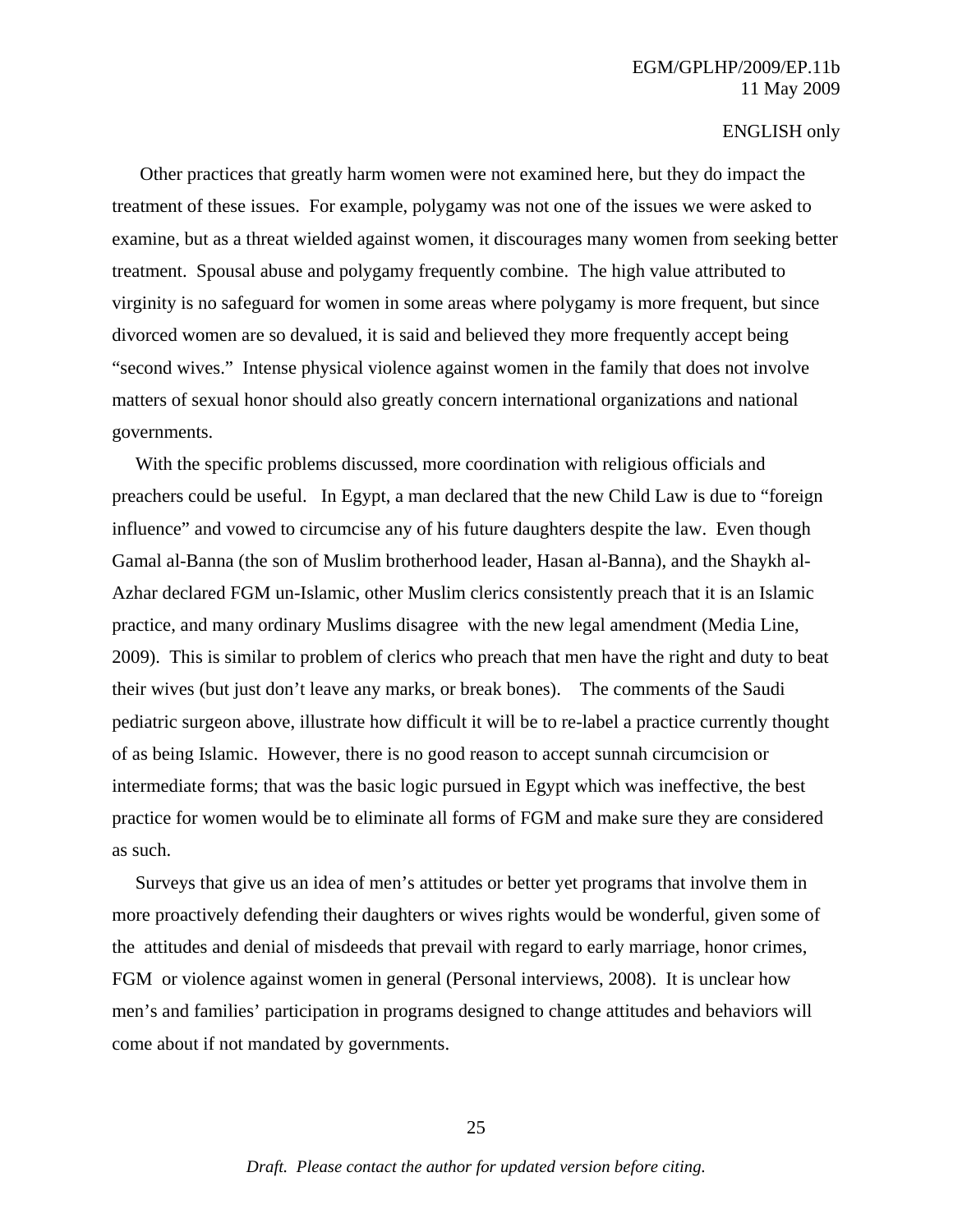#### **Sources:**

Abdel Sater McCracken, Mirella. "Seeking Justice for Physical and Sexual Violence against Women in Lebanese Society." The Status of Women in Lebanese Legislation. *Al-Raida*. Vol. XXIII, Nos. 111-112, Fall/Winter, 2005-2006. 43-47.

Abu-Nasr, Donna. "Rape Case Calls Saudi Legal System into Question After Victim Punished by Judge." *Associated Press*, November 21, 2006.

Abu Odeh, Lamia. "Crimes of Honour and the Construction of Gender in Arab Societies," in Mai Yamani, ed. *Islam and Feminism: Legal and Literary Perspectives*. Reading, Berkshire, UK: Ithaca Press and Centre for Islamic and Middle Eastern Law, University of London, 1996.

\_\_\_\_\_\_\_. "Feminism, Nationalism, and the Law," SJD thesis, Harvard Law School, 1993

Akeel, Mona. "Female Circumcions: Weight of Tradition Perpetuates a Dangerous Practice" *Arab News,* March 20, 2005.

Ammar, Nawal. "Wife Battery in Islam: A Comprehensive Understanding of Interpretations." *Violence Against Women*. Vol. 13, No. 5, May 2007, pp. 516-26.

\_\_\_\_\_\_\_. "In the Shadows of the Pyramids: Domestic Violence in Egypt." *International Review of Victimology.* 7: 1-3, 2000, 29-46.

Amnesty International. "Iraq: Decades of Suffering, Now Women Deserve Better." 2005.

Al-Ariqi, Amel. "Female Genital Mutilation, The Taboo Subject." *Yemen Times*. Issue 954, Vol. 14, June 12 2006 to June 14, 2006.

Arrabyee, Nasser. "Yemen to Fight Female Genital Mutilation." *Gulf Times*. June 27, 2008.

 "Brutal Irony in New York Woman Beheading." *CBS News*, February 17, 2009. Available at http://www.cbsnews.com/stories/2009/02/18/national/main4808738.shtml

Chulov, Martin. "Yemen." Add exact title *The Australian*, December 11, 2006. *http://www.theaustralian.news.com.au/story/0,20867,20905717-2703,00.html*

Freedom House. "Egypt" In *Freedom of the World 2004*. http://www.freedomhouse.org/research/freeworld/2004/

Guardian.co.uk. Science Blog. "Female Genital Mutilation Denies Sexual Pleasure to Millions of Women." November 13, 2008.

Guntaj, Nir. "Bedouin Women in Israel are Still Being Circumcised." Y-Net and Israel News, July 15,

*Draft. Please contact the author for updated version before citing.*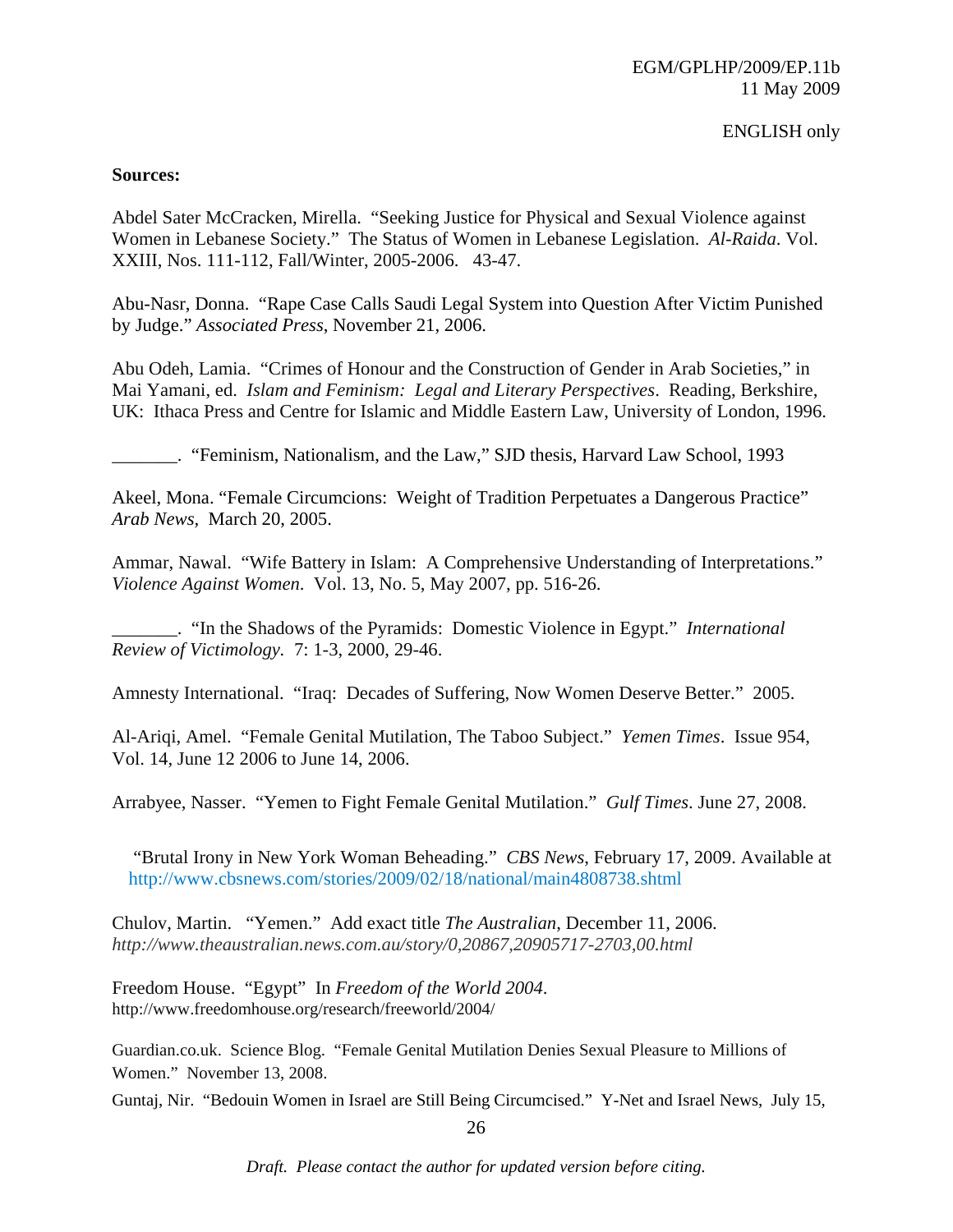Haj-Yahia, M.M., and Baerwald, P. "Wife Abuse and its Psychological Consequences as Revealed by the First Palestinian National Survey on Violence Against Women." *Journal of Family Psychology*, 13, 1999, 642-662.

Halila, S. Belmaker, R.H., Rabia, Y.A., Froimovici M. and Applebaum, J. "Disappearance of Female Genital Mutilation from the Bedouin Population of Southern Israel." Journal of Sex Medicine, 6, 70-73.

Hardy, M.J.L. *Blood Feuds and the Payment of Blood Money in the Middle East*. Leiden: Brill, 1963.

Harris, Ellen. *Guarding the Secrets: Palestinian Terrorism and a Father's Murder of His Too-American Daughter*. New York: Charles Scribner's Sons, 1995.

Al-Hayani, Fatima Agha. "Legal Modernism in Iraq: A Study of the Amendments to Family Law." Ph.D. diss. University of Michigan, Ann Arbor, 1993.

Hayasaki, Erika. "Beheading Shines Light on Domestic Violence." *Los Angeles Times*. April 24, 2009.

Human Rights Watch. "Egypt" Women's and Children's Rights. *World Report*, 2008.

 \_\_\_\_\_\_\_\_. "A Question of Security: Violence Against Palestinian Women and Girls." *HRW*, Vol. 18, No. 7E, November 2006.

 \_\_\_\_\_\_. *"Honoring the Killers: Justice Denied for Honor Crimes in Jordan."* Human Rights Watch*,* April 2004.

\_\_\_\_\_\_\_\_. "Climate of Fear: Sexual Violence and Abduction of Women and Girls in Baghdad." Vol. 15 No. 7 E July 2003.

Husseini, Rana. "'Crimes of Honor': One Year In, Amendments to Article 340 Appear to Have Made Little Difference," *The Jordan Times*, December 22, 2002 available at http://www.amanjordan.org/english/daily\_news/wmprint.php?ArtID=570

Iraq Legal Development Project. "The Status of Women in Iraq: An Assessment of Iraq's De Jure and De Facto Compliance with International Legal Standards." Washington, DC and Amman: American Bar Association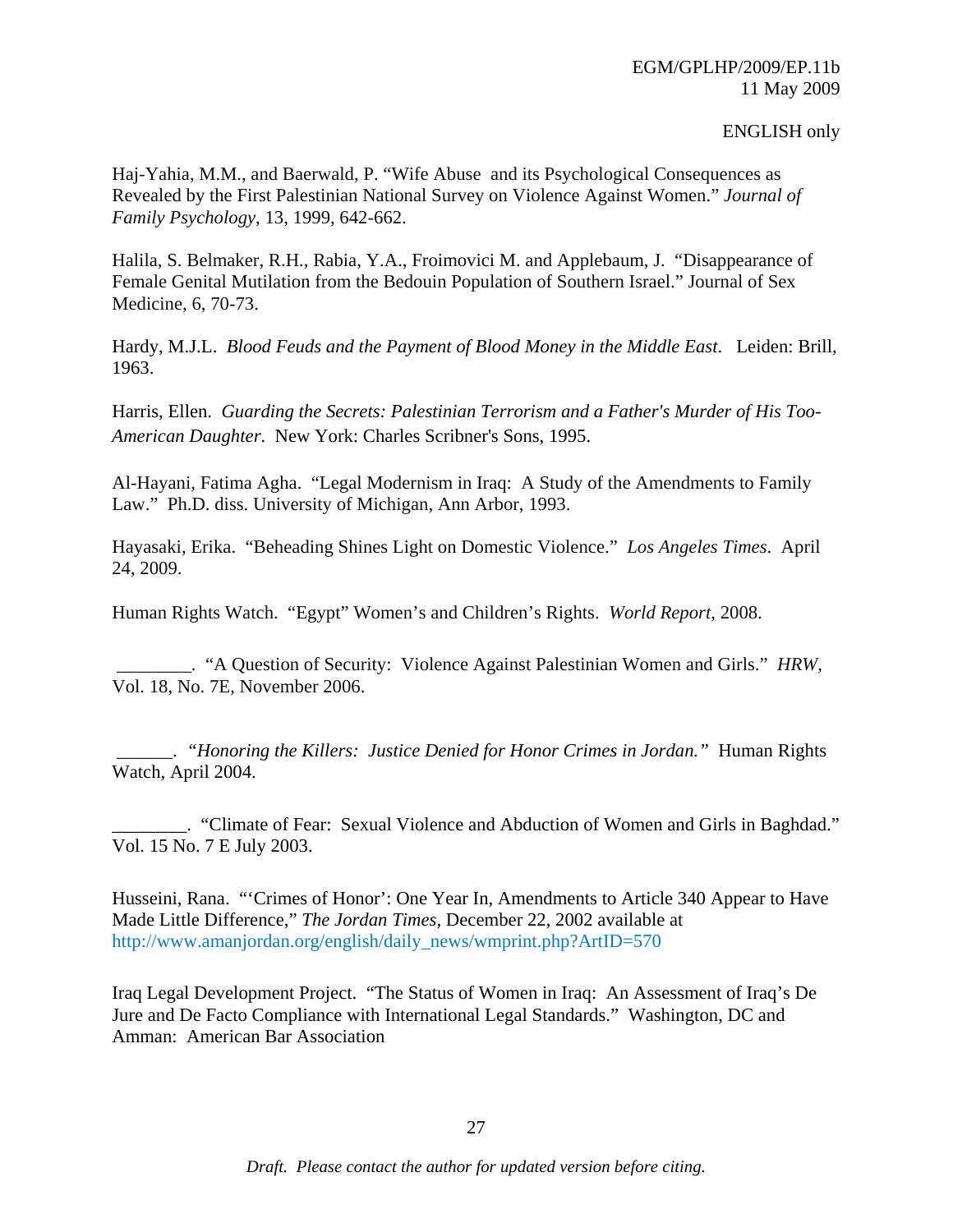Joseph, Suad, ed*. Gender and Citizenship in the Middle East*. Syracuse: Syracuse University Press, 2000..

Kafa. "Towards Protection of Women from Family Violence: About the Family Violence Bill." 2009. http://protect.kafa.org.lb/?q=about-family-violence-bill.

Kanafani, Afaf. *Nadia, Captive of Hope: Memoir of an Arab Woman*. New York and London: M.E. Sharpe, 1999.

Al-Khayyat, S. *Honour and Shame: Women in Modern Iraq*. London: Saqi Books, 1993.

Al-Krenawi, Alean and Wiesel-Lev, Rachel. "Attitudes toward and Perceived Psychosocial Impact of Female Circumcision as Practiced Among the Bedouin-Arabs of the Negev." *Family Process*, 38: 4, 1999, 431-43.

Mahmood, Tahir et al., *Criminal Law in Islam and the Muslim World: A Comparative Perspective*. Delhi: Institute of Objective Studies, 1996.

Land Center for Human Rights. "Violence Against Egyptian Women in the First Half of 2007." Economic and Social Rights Series, Issue No. 57, September 2007.

\_\_\_\_\_\_. "Violence Against Children in the Eye of the Egyptian Press." Economic and Social Rights Series Issue No. 41, September 2006.

\_\_\_\_\_\_\_\_\_. "Violence Against Egyptian Women During the Second Half of 2005." Economic and Social Rights Series, Issue no. 43, February 2006.

Mayton, Joseph. "Egypt Wrestles with 'Female Genital Mutilation'" *The Media Line*, April 13, 2009.

Nadim Centre. "Once Again Women Speak Out: Results of a Field Research on Violence against Women in Egypt, 2009.

Naffa, Layla, al-Dabbas, Fatima, Jabiri, Afaf, al-Emam, Nour. Karama Network of Jordan, Coordinators. "Shadow NGO Report to CEDAW Committee Jordan: Evaluation of National Policy, Measures and Actual Facts on Violence against Women. July 2007.

Nelson, Soraya Sarhaddi. "Mother Kills Raped Daughter to Restore 'Honor'. *Seattle Times*, November 17, 2003.

Personal interviews. Men from Kafr El Dawwar. 2008-9.

Reuters, 'Yemen Government Body Moves to Stem Female Genital Mutilation." September 7, 2008.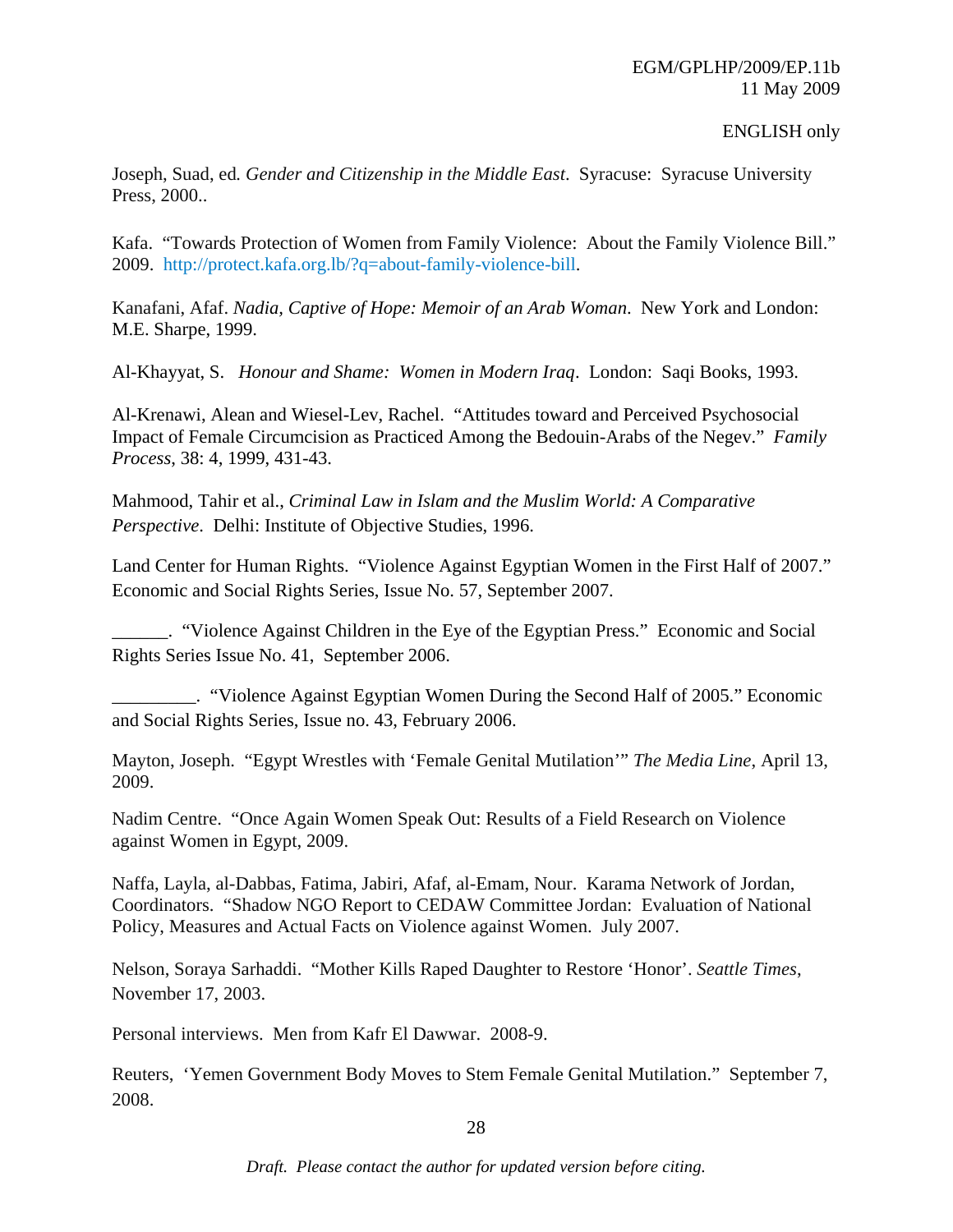SAPA-AFP, (ANC Daily News Briefing and other sources). "Almost Half of Egyptian Wives Beaten: Study" Cairo: SAPA-AFP, 25 November 2008.

Shalhoub-Kevorkian, Nadera. "The Politics of Disclosing Female Sexual Abuse: A Case Study of Palestinian Society," *Child Abuse & Neglect*, Vol.23, No.12 (1999).

Singerman, Diane and Ibrahim, Barbara. "The Cost of Marriage in Egypt: A Hidden Variable in the New Arab Demography and Poverty Research." Special Edition on the 'The Arab Family, Nick Hopkins, ed. *Cairo Papers in Social Science*, 24, Spring 2001.

Sonbol, Amira "Rape and Law in Modern Egypt," In Pinar Ilkkaracan, ed., *Women and Sexuality in Muslim Societies* (Istanbul: WWHR-New Ways, 2000)

Zanaty, F.K., Hussein, E.M., Shawky G.A., Way, A.K., and Kishor, S. Egypt: Demographic and Health Survey 1995. Calverton: National Population Council and Macro International, 1996.

Zuhur, Sherifa. "Criminal Law, Women, and Sexuality in the Middle East," in Pinar Illkaracan, ed. *Women and Sexuality in the Middle East* . Aldershot, UK: Ashgate, 2008.

\_\_\_\_\_\_\_\_\_. *Iraq, Women's Empowerment and Public Policy.* Carlisle: Strategic Studies Institute, 2007.

\_\_\_\_\_\_\_\_\_. *Gender, Sexuality and the Criminal Laws in the Middle East and North Africa: A Comparative Study.* Istanbul: Women for Women's Human Rights, 2005.

\_\_\_\_\_\_\_\_\_. "Empowering Women or Dislodging Sectarianism? Civil Marriage in Lebanon." *Yale Journal of Law and Feminism*. Vol. 14. No. 1, 2002.

Zulficar, Mona. Al*-Mar'ah al-Misriyya fi-`alam mutaghir.* Cairo: Rasa'il al-Nisa al-Jadid, .n.d.

<sup>&</sup>lt;sup>1</sup> David Gilmore, ed. *Honor and Shame and the Unity of the Mediterranean*. (Washington, D.C.: American Anthropological Association, 1987**);** D.G. Bates and Amal Rassam, *Peoples and Cultures of the Middle East* (New York: Prentice-Hall, Inc., 1983), 211-239**.**

<sup>2</sup> Sherifa Zuhur, "Honor," *Dictionary of the History of Ideas*. (New York: Charles Scribner, 2005).

<sup>3</sup> Women for Women's Human Rights - New Ways, *The New Legal Status of Women in Turkey*, (Istanbul: WWHR, 2002) 56.

<sup>&</sup>lt;sup>4</sup> Iranian Penal Codee Article 100. The flogging of an adulterer shall be carried out while he is standing upright and his body bared except for his genitals. The lashes shall strike all parts of his body – except his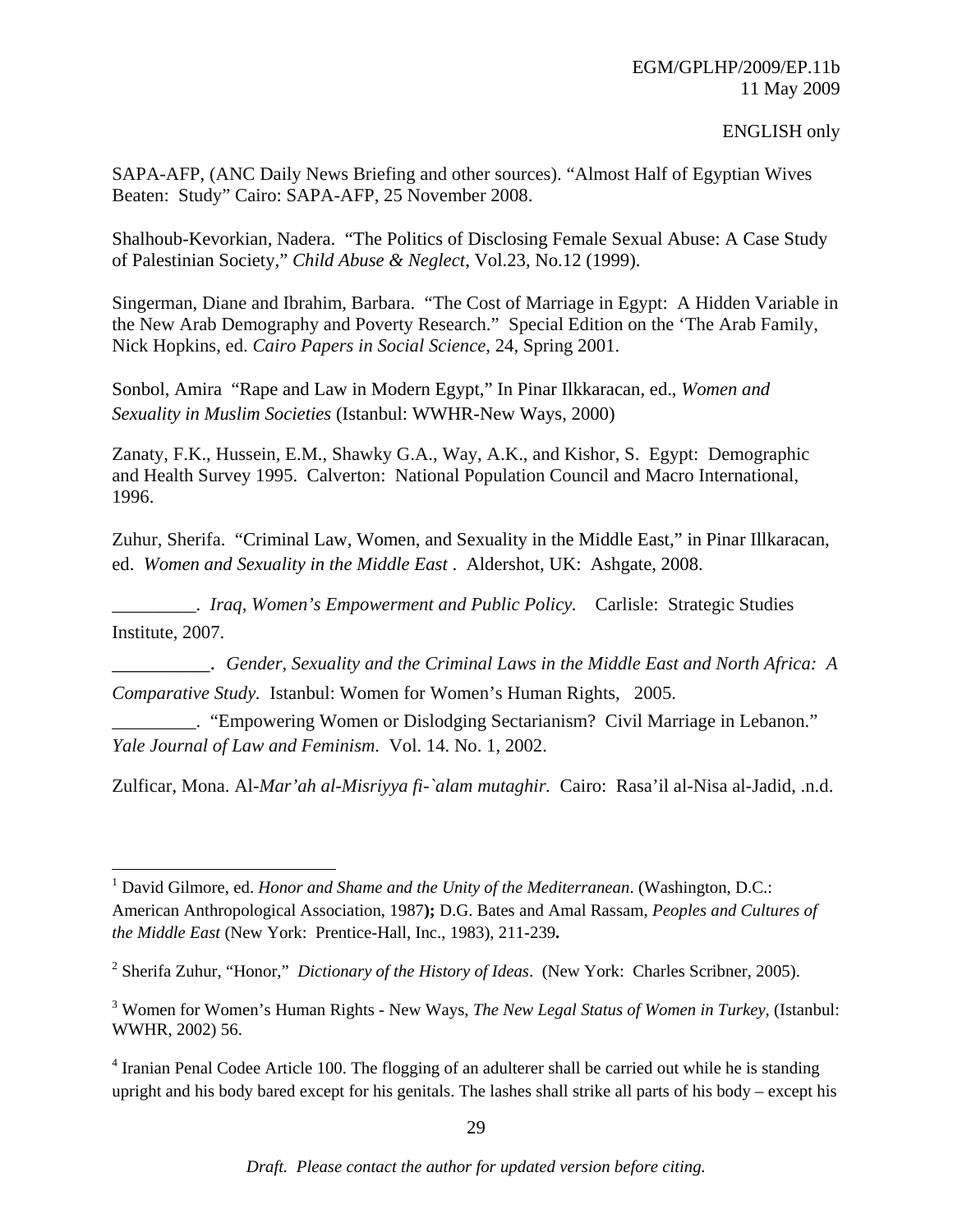face, head and genitals – with full force. The adulteress shall be flogged while she is seated and her clothing tightly bound to her body. Article 102. The stoning of an adulterer or adulteress shall be carried out while each is placed in a hole and covered with soil, he up to his waist and she up to a line above her breasts. Iranian Penal Code Article 74. Adultery, whether punishable by flogging or stoning, may be proven by the testimony of four just men or that of three just men and two just women. Article 75. If adultery is punishable only by flogging it can be proven by the testimony of two just men and four just women. Article 76. The testimony of women alone or in conjunction with the testimony of only one just man shall not prove adultery but it shall constitute false accusation which is a punishable act.

<u> 1989 - Johann Stoff, amerikansk politiker (d. 1989)</u>

 $<sup>5</sup>$  Lama Abu-Odeh, "Feminism, Nationalism, and the Law," (SJD thesis, Harvard Law School, 1993).</sup>

6 The *mahram,* must control the *maharim*. The *maharim*, a man's female relatives who are so closely related to him that he is forbidden to marry them – hence, the translation "unlawful."

<sup>7</sup> Abu-Odeh, "Feminism, Nationalism, and the Law," 52-53; Abu-Odeh, "Crimes of Honor and Construction of Gender in Arab Societies." In Pinar Ilkkaracan, ed., *Women and Sexuality in Muslim Societies* (Istanbul: Women for Women's Human Rights - New Ways, 2000), 363 – 380.

<sup>8</sup> As in Syrian Penal Code Article 548.

9 More than 400 in 1997, Douglas Jehl, "Arab Honor's Price: A Woman's Blood," *Polyzin*e, (June 20, 1999), a "high number" http://polyzine.com/arabwomen.html (last visited 3/01/03)

 $10\,461$  honor killings were reported in 2002.

11Kim Ghattas, "Beirut Hosts Honour Killing Conference." *BBC News*, 2001. http://news.bbc.co.uk/2/hi/middle\_east/1328238.stm

12Suzanne Hammad, "Violence against Women: Honor Crimes in Jordan*." Civil Society*: *Democratization in the Arab World* 7, no. 44, December 1998.

http://www.ibnkhaldun.org/newsletter/1998/dec/essay2.html (last visited 24 February 2004) also see Kerry Kennedy Cuomo, "Honor Killings," Speak Truth To Power: Voices from Beyond the Dark, (October 8, 2000) Public Broadcasting Service (PBS),http://www.pbs.org/speaktruthtopower/rana.html and Suzanne Ruggi, "Commodifying Honor in Female Sexuality: Honor Killings in Palestine." *Middle East Report*, No. 206. Vol. 28, No. 1, (Spring 1998).

*13"*Honoring the Killers: Justice Denied for Honor Crimes in Jordan*." Human Rights Watch, April 2004.* 

<sup>15</sup> Hizbullah's mediations were mentioned by Nizar Hamzeh, "Lebanon's Hizbullah: From Islamic Revolution to Parliamentary Accomodation," *Third World Quarterly*, Vol. 14, No. 2, 1993.

<sup>16</sup> Rana Husseini, "'Crimes of Honor': One Year In, Amendments to Article 340 Appear to Have Made Little Difference," *The Jordan Times*, December 22, 2002 available at http://www.amanjordan.org/english/daily\_news/wmprint.php?ArtID=570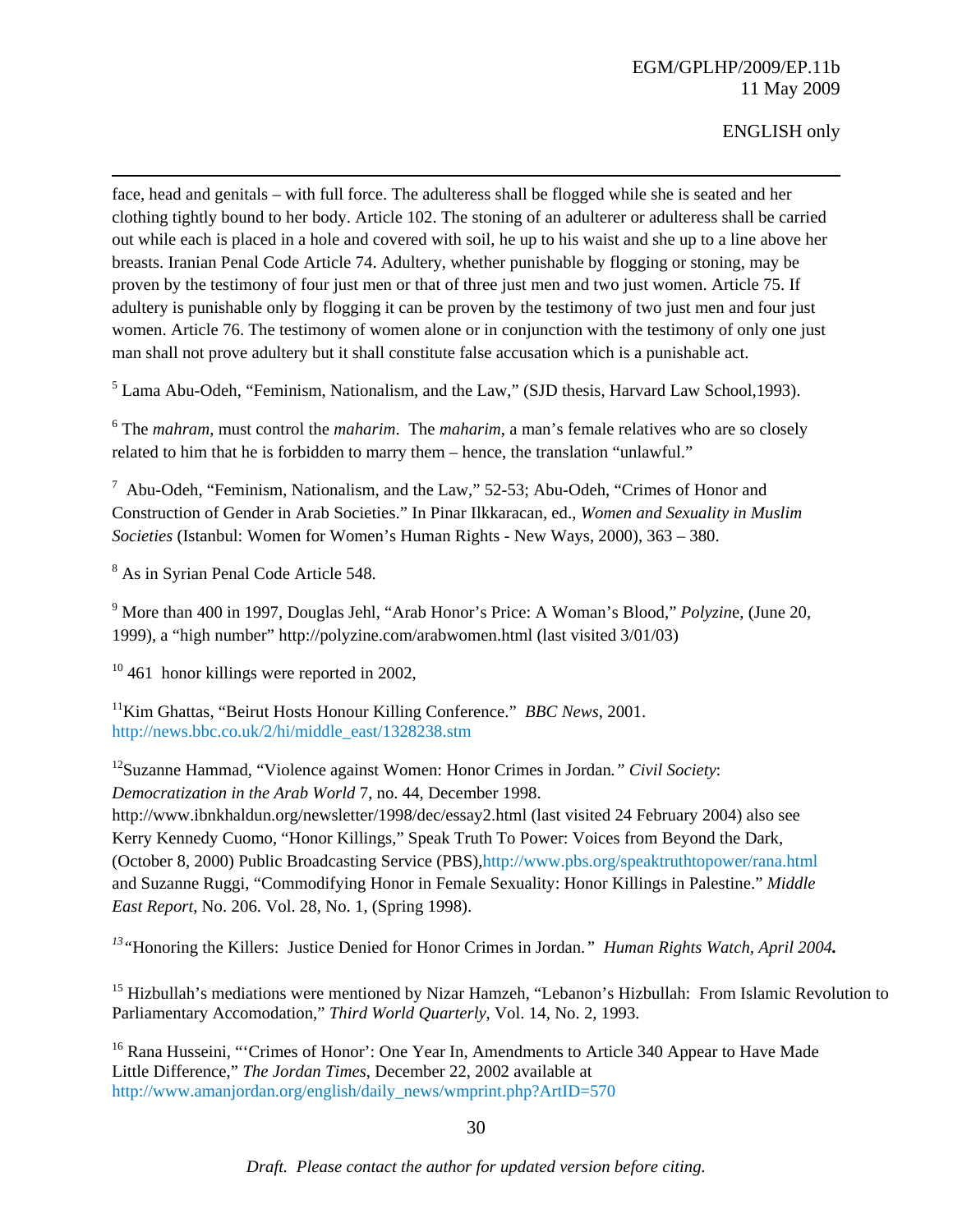## EGM/GPLHP/2009/EP.11b 11 May 2009

ENGLISH only

 $17$  RCC Order No. 6, 2001. Considering the killing of one's wife or a close female relative (muharam) for reasons of honor a mitigating factor under law. Subject to the conditions of clause (1) of Article 42 of the Constitution, the Revolutionary Command Council decided the following: First: For the purpose of implementing Article 130 of the Penal Code No. 111 of 1969 it shall be a mitigating factor if a man kills his wife or muharam for honor reasons or if one of the relatives of the deceased woman killed the one who imputed dishonor to any of them by making reference to her disgraceful deed which she was killed for. Second: Anyone who intentionally and for the purposes of revenge of the deceased kills the killer specified in the first clause shall be punished by execution. No legal excuse or mitigating factor shall apply to him, and he will not be entitled to any partial or general pardon. Third: Anyone who, in accordance with tribal procedures, issues a ruling or attempts to issue a ruling in relation to the crimes referred to in the first and second clauses of this decision shall be imprisoned for not more than seven years and not less than three years. Saddam Hussein. President of the Revolutionary Command Council. (ILDP, 2005, 35)

<u> 1989 - Johann Stoff, amerikansk politiker (d. 1989)</u>

<sup>18</sup> Amal Rassam, "Revolution within the Revolution? Women and the State in Iraq." in Tim Niblock, ed., *Iraq: The Contemporary State* (London: Croom Helm, 1982), 98.

19 Marlyn Tadros, "Like a Match Stick," *Al-Ahram Weekly Online*, Issue No. 573 (14 - 20 February.).

 $^{20}$  Law No. 14, Article 1: It is no longer possible to refer to articles 128, 130 and 131 of Penal Code No. 111 of 1969 as a pretext for the clearance of one's family honour through an act of murder.

<sup>21</sup> Joshua Kucera, "Political Changes Reduce Kurdistan Honor Killings," July 7, 2002 Womens e-News. http://www.feminist.com/news/news64.html (last visited 1/03/04)

<sup>22</sup> H. Siddiqui, "The Ties that Bind," In *Index On Censorship*, No.1. (2000): 50-53; "Two Given Life for Honour Killing" *BBC News*. July 14, 2006 http://news.bbc.co.uk/2/hi/uk\_news/england/london/5179162.stm

23 The FBI was monitoring the family, suspecting a link to the Abu Nidal group. Ellen Harris, *Guarding the Secrets: Palestinian Terrorism and a Father's Murder of His Too-American Daughter* (New York: Charles Scribner's Sons, 1995).

24 See numerous articles in *The Plain Dealer*, *Sun News*, *TriState Digest,* and *Newsnet 5* (1999-2000).

<sup>25</sup> Dina Abdulrahim, "Gender and the Policies of Exile: Palestinians in West Berlin," In Chibli Mallat and Jane Connors, eds., *Islamic Family Law* (London: Centre of Islamic and Middle East Law, at the School of Oriental and African Studies, 1990, 194-195.

<sup>26</sup> *Washington Post*, 2 February 2000, cited by Yotam Feldner, "Honor' Murders – Why the Perps Get off Easy," http://www.ourjerusalem.com/arabpress, 04/16/2001 (last visited 02/07/2003).

 $27$  Shaykh Humayd al-Sufi of the Tarrabin tribe of Rafah said the blood payment for a woman should be four times that of a man. M.J.L. Hardy, *Blood Feuds and the Payment of Blood Money in the Middle*